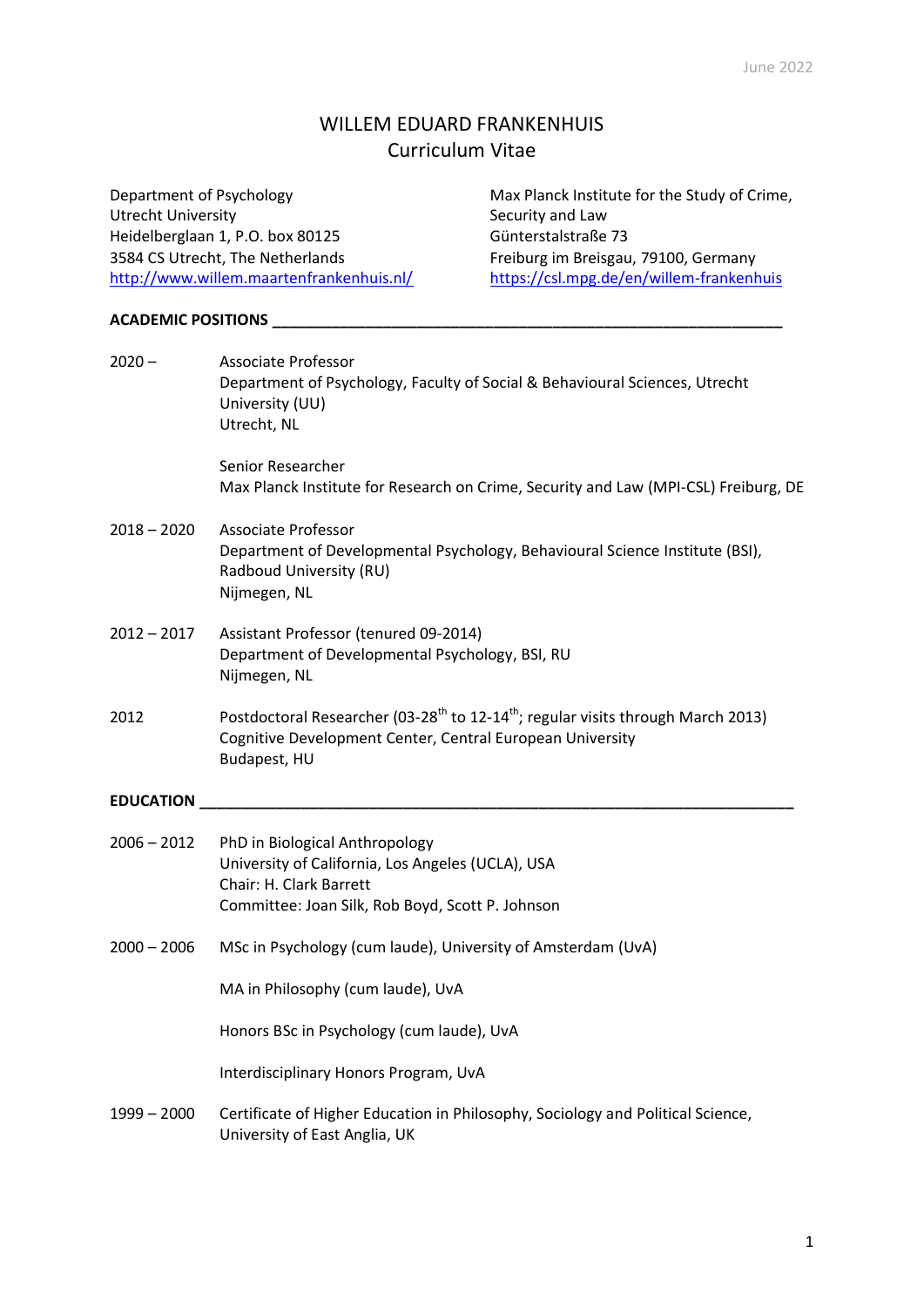## **QUALIFICATIONS** \_\_\_\_\_\_\_\_\_\_\_\_\_\_\_\_\_\_\_\_\_\_\_\_\_\_\_\_\_\_\_\_\_\_\_\_\_\_\_\_\_\_\_\_\_\_\_\_\_\_\_\_\_\_\_\_\_\_\_\_\_\_\_\_\_

| 2021 | lus Promovendi (the right to confer doctoral degrees), UU |
|------|-----------------------------------------------------------|
| 2020 | Senior Research Qualification (SKOz), UU                  |

2014 University Teaching Qualification (BKO), RU

## **LEADERSHIP EXPERIENCE \_\_\_\_\_\_\_\_\_\_\_\_\_\_\_**\_\_\_\_\_\_\_\_\_\_\_\_\_\_\_\_\_\_\_\_\_\_\_\_\_\_\_\_\_\_\_\_\_\_\_\_\_\_\_\_\_\_\_

| 2021 | Participated in course 'Introductory session for new managers', of one day, |
|------|-----------------------------------------------------------------------------|
|      | familiarizing new managers at UU with HR processes and policy               |

- 2019 2020 Helped RU's BSI prepare for the Standard Evaluation Protocol 2022-2027; for national assessment of the research unit
- 2019 2020 Participated in Vision and Governance Meetings for the BSI, including in task force BSI Governance, to develop a proposal for a new governance structure
- 2019 Participated in course 'Leadership Trajectory', guided by RU's vision on Courage, Connection, and Openness, of four full days, for Directors of Institutes, Heads of departments, Full Professors, and a selection of Associate Professors
- 2016 2019 Co-director (with Bruce J. Ellis), Research Network on Adaptations to Childhood Stress, support from Robert Wood Johnson Foundation and University of Utah
- 2015 2018 Steering Committee for Implementation of English Bachelors for the School of Psychology and Artificial Intelligence: we guided the development of an all-English BSc track and advised on potential new English MSc programs
- 2015 Director, Developmental Evolutionary Ecological Psychology (DEEP lab)

## **EXTERNAL RESEARCH SUPPORT** \_\_\_\_\_\_\_\_\_\_\_\_\_\_\_\_\_\_\_\_\_\_\_\_\_\_\_\_\_\_\_\_\_\_\_\_\_\_\_\_\_\_\_\_\_\_\_\_\_\_\_\_

## **Active**

Jacobs Foundation: Creating Impact Science Program (CRISP) 2022-2027 Research network: Supporting first-gen research on strengths (2021 1417 00) Role: PI Total Award: 150,000 CHF (~\$162,192) Dates: Sept. 01, 2022 – Aug. 31, 2027

### National Institute of Child Health and Human Development (NICHD)

Testing a framework of environmental adaptation in children's learning strategies (F32HD105705) Role: Collaborator for postdoc Kat Adams Shannon at Stanford University (PI's: Michael C. Frank & Hyowon Gweon) Total Award: \$194,790 Dates: Sept. 01, 2021 – Aug. 31, 2024

Dutch Research Council (NWO): Vidi Scheme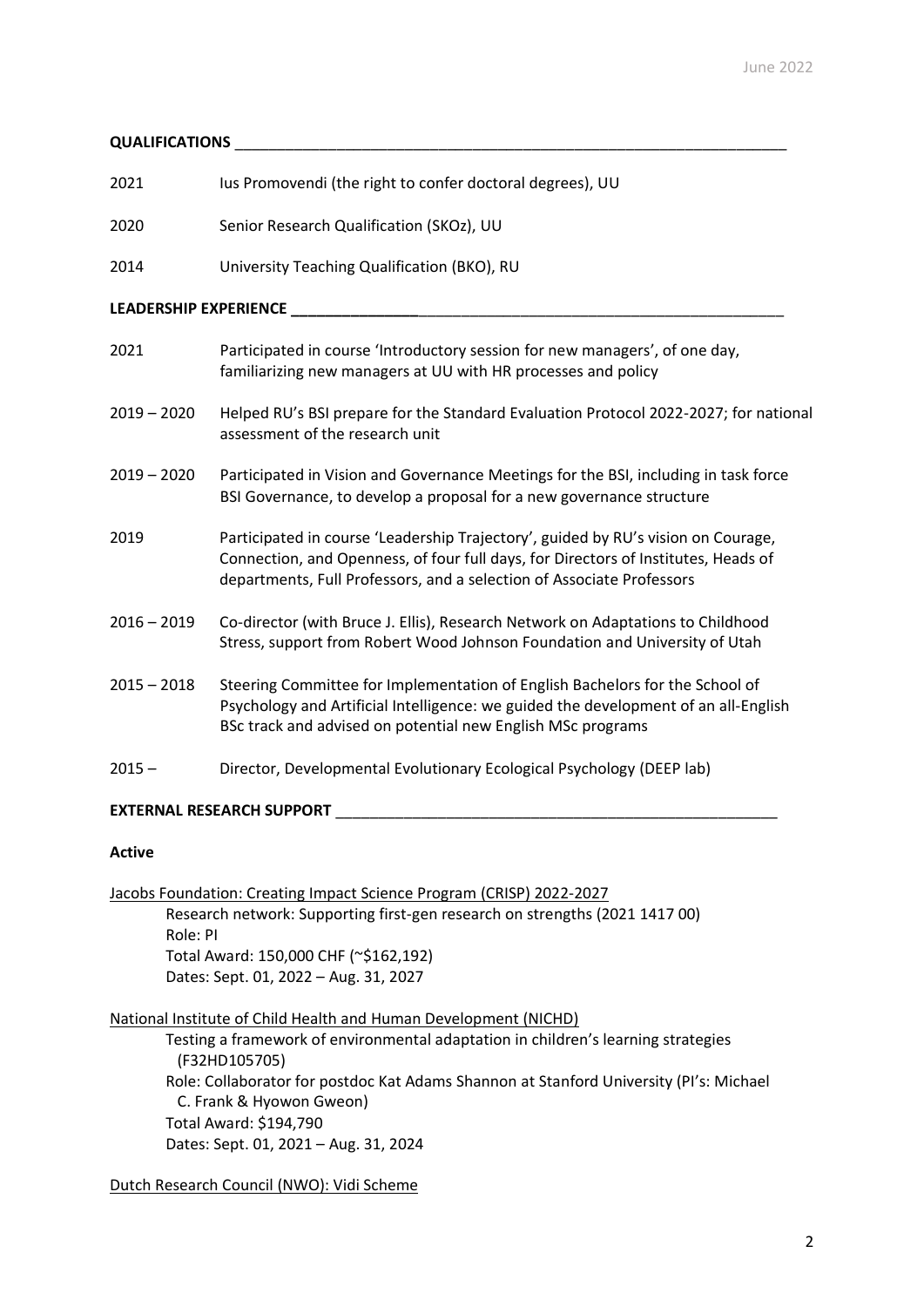Hidden talents in harsh environments: Reducing inequality by leveraging stress-adapted Skills (VI.Vidi.195.130) Role: PI Total Award: €800,000 (~\$892,151) Dates: Nov. 01, 2019 – Oct. 31, 2025

## James S. McDonnell Foundation: 2017 Scholar Award in Understanding Human Cognition

Integrating evolution, development, and learning in psychological science (220020502) Role: PI Total Award: \$600,000 Dates: Nov. 01, 2017 – Oct. 31, 2025

## **Completed**

Jacobs Foundation: Early Career Research Fellowship 2018-2020

Positive adaptations to childhood stress (2017 1261 02) Role: PI Total Award: 165,000 CHF (~\$166,800)

Dates: Jan. 01, 2018 – Dec. 31, 2020

## Volkswagenstiftung: Workshop Grant within the Kurswechsel program (Change of direction)

The mouse in the supermarket (96618) Role: Co-Investigator (PI: Gerd Kempermann) Total Award: €44,700 Dates: Feb. 01, 2020 – Sept. 30, 2020

### Robert Wood Johnson Foundation: Developing a Research Network

Adaptations to childhood stress: A strength-based approach to enhancing productivity and health in the context of adversity (73657) Role: PI (Co-PI: Bruce J. Ellis) Total Award: \$278,508 Dates: July 15, 2016 – July 14, 2019

## Dutch Research Council (NWO): Visitor's Travel Grant

Support for Prof. Bruce J. Ellis to visit the Netherlands (040.11.494) Role: Collaborator (PI: Maja Deković) Total Award: €5,500 (~\$6,600) Dates: Oct. 19, 2015 – Dec. 11, 2015

## Dutch Research Council (NWO): Veni Scheme

Cognitive adaptation to harsh environments (016.155.195) Role: PI Total Award: €249,999 (~\$296,600) Dates: Dec. 01, 2014 – Nov. 31, 2018

## **HONORS & AWARDS** \_\_\_\_\_\_\_\_\_\_\_\_\_\_\_\_\_\_\_\_\_\_\_\_\_\_\_\_\_\_\_\_\_\_\_\_\_\_\_\_\_\_\_\_\_\_\_\_\_\_\_\_\_\_\_\_\_\_\_\_\_\_

2021 Early Career Award for Distinguished Scientific Contribution, Human Behavior and Evolution Society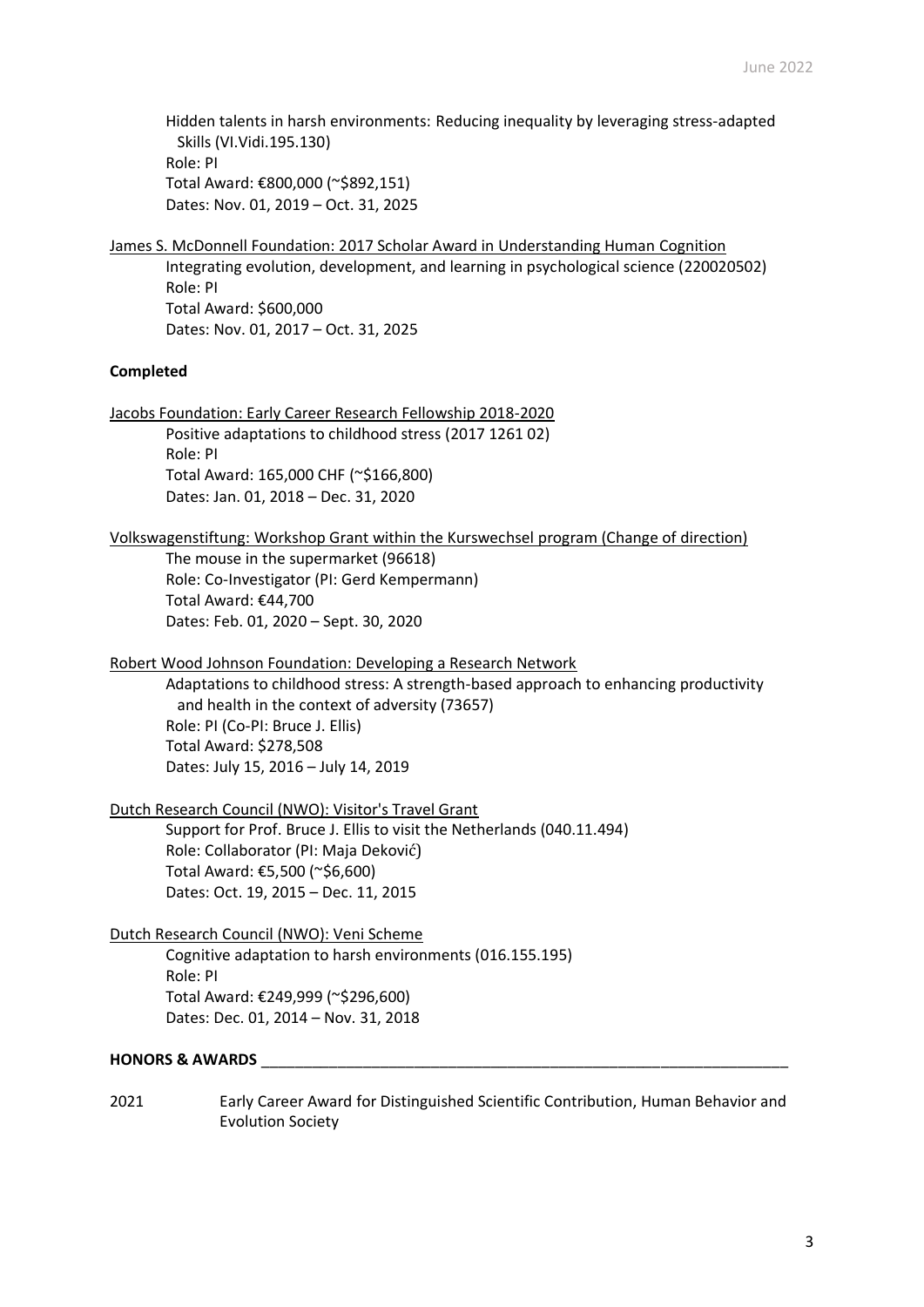| 2019                 | Finalist (top 5) of Universal Scientific Education and Research Network prize in the<br>social sciences: International award for scientists who are younger than 40 years of<br>age for novel advancement or achievement in research or education |
|----------------------|---------------------------------------------------------------------------------------------------------------------------------------------------------------------------------------------------------------------------------------------------|
| 2019                 | APS Janet Taylor Spence Award for Transformative Early Career Contributions for<br>creative, innovative, and impactful work that represents the future promise and<br>potential of psychological science, Association for Psychological Science   |
| 2019                 | APS Fellow, Association for Psychological Science                                                                                                                                                                                                 |
| 2018                 | Jacobs Foundation: Early Career Research Fellowship 2018-2020                                                                                                                                                                                     |
| 2017                 | James S. McDonnell Foundation: 2017 Scholar Award in Understanding Human<br>Cognition                                                                                                                                                             |
| 2017                 | APA Boyd McCandless Award for distinguished contributions to developmental<br>psychology, Division 7 of the American Psychological Association                                                                                                    |
| 2016                 | APS Rising Star Award for outstanding early career psychological researchers whose<br>innovative work has advanced the field and signals great potential for their continued<br>contributions, Association for Psychological Science              |
| 2014                 | New Investigator Award, sole recipient, European Human Behaviour & Evolution<br>Association, with associated expenses-paid plenary                                                                                                                |
| <b>FELLOWSHIPS</b>   |                                                                                                                                                                                                                                                   |
| $2011 - 2012$        | UCLA Graduate Division Dissertation Year Fellowship: A one-year fellowship awarded<br>to the best UCLA graduate students finishing their PhD (~\$25K)                                                                                             |
| $2009 - 2011$        | UCLA Teaching Award Fellowships and Fees (~\$76K)                                                                                                                                                                                                 |
| $2008 - 2009$        | UCLA Anthropology departmental Fellowships (~\$43K)                                                                                                                                                                                               |
| $2006 - 2008$        | Huygens Scholarship, Dutch Ministry of Education, Culture, and Science: Two-year full<br>fellowship for excellent students to study abroad (~€44K)                                                                                                |
| $2006 - 2007$        | Fulbright Fellowship: Competitive, merit-based grant for students to develop<br>research and collaborations with scholars and institutions in the USA (\$13K)                                                                                     |
| $2006 - 2007$        | VSB Foundation: Research scholarship to study abroad for one year (€7K)                                                                                                                                                                           |
| <b>Other funding</b> |                                                                                                                                                                                                                                                   |
| 2017                 | Travel Grant for PhD student Leonid Tiokhin, Arizona State University (€1K)                                                                                                                                                                       |
| 2015                 | Grants from Akademiai Kiado (€2K), the Galton Institute (£1K), and the European<br>Human Behaviour and Evolution Association (€1K) for EHBEA satellite meeting,<br>'Evolutionary Developmental Biology' (with Thomas Dickens and Clark Barrett)   |
| $2013 - 2020$        | BSI support for organizing workshops and colloquia (~€8K)                                                                                                                                                                                         |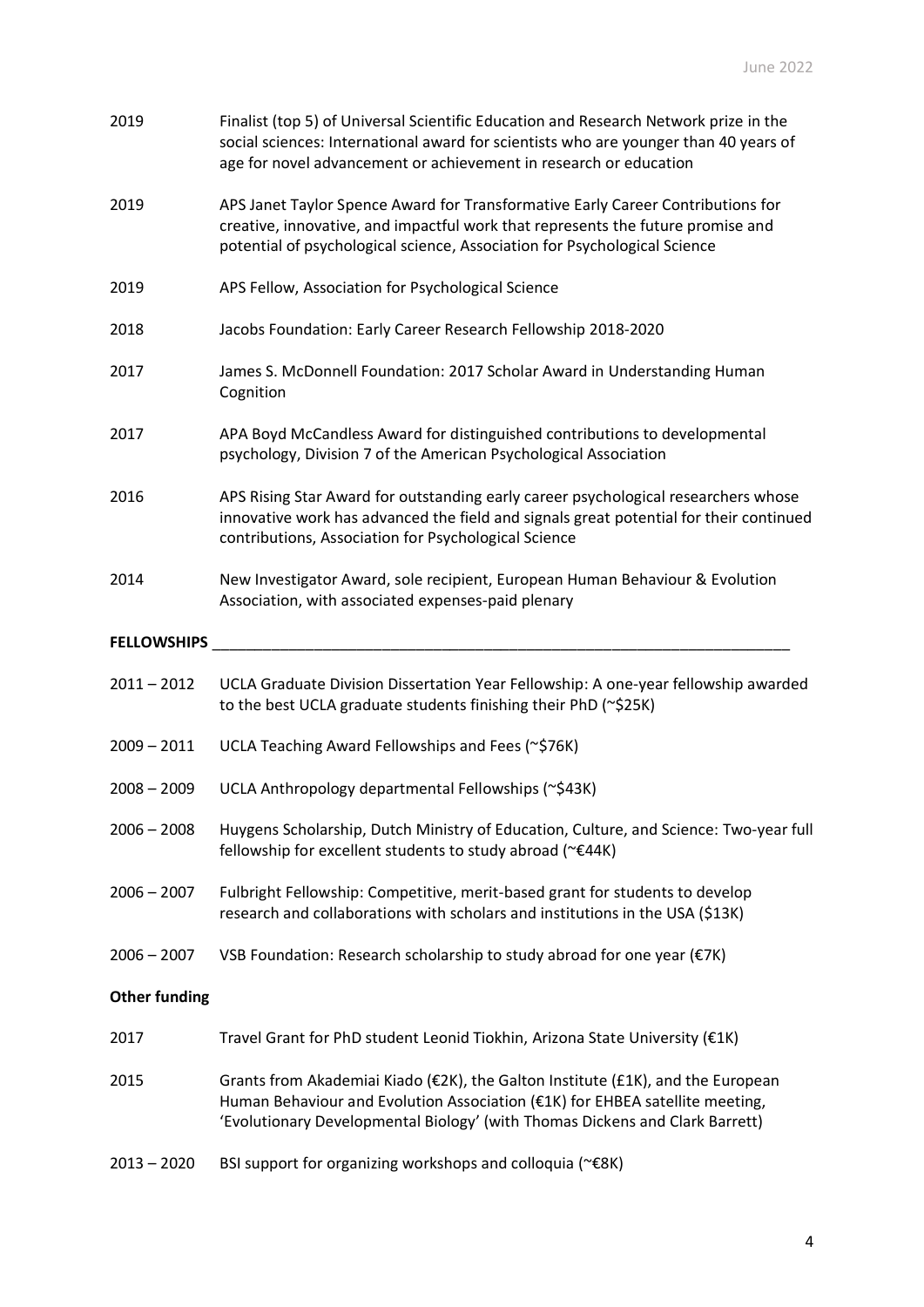2008 – 2012 UCLA Anthropology, Conference Travel Grants

### **Teaching honors**

- 2019 Nominated by the students of the Behavioural Science Research Master for the Daniel Wigboldus Prize for enthusiasm and dedication to the MSc program
- 2004 Nico H. Frijda Award, best educational achievement, UvA Co-recipient with instructor Dr. Pleun van Vliet and five other teaching assistants for developing a novel course through co-creation: 'Controversies in Psychology'

### **Mentee awards, honors, and fellowships**

| 2021         | Finalist for the New Investigator Competition of the Human Behavior and Evolution<br>Society; PhD student Nicole Walasek                                                                                                                                        |
|--------------|-----------------------------------------------------------------------------------------------------------------------------------------------------------------------------------------------------------------------------------------------------------------|
| 2019         | Departmental Fellowship to pursue a PhD in Psychology at Princeton University;<br>Research Master student Leon Mait                                                                                                                                             |
| 2019         | First Prize Best Poster Award of MPI Summer Institute on Bounded Rationality; PhD<br>student Nicole Walasek                                                                                                                                                     |
| 2019         | Second Prize Best Poster Award of MPI Summer Institute on Bounded Rationality;<br>PhD student Jesse Fenneman                                                                                                                                                    |
| 2018         | Calleva Graduate Scholarship to pursue a PhD in Evolutionary Anthropology at Oxford<br>University; Research Master student Sarah de Vries                                                                                                                       |
| 2017         | I supported Dr. Lauren Chaby's application for a Radboud Excellence Initiative<br>Fellowship to join the BSI as a post-doc in the years 2018-2019 ( $\textless$ €150K; Lauren<br>declined the fellowship and accepted a five-year research position in the USA) |
| 2017         | First Prize BSI Best Thesis Award; Research Master student Jesse Fenneman                                                                                                                                                                                       |
| <b>BOOKS</b> |                                                                                                                                                                                                                                                                 |

Grünewald, E., & Frankenhuis, W. E. (Eds.) (2007). *Researching the Self: Interdisciplinary Perspectives*. Cambridge Scholars Publishing.

### PEER-REVIEWED JOURNAL ARTICLES

^ denotes RA, MSc or PhD student I mentored

\* denotes authors contributed equally

# last authorship indicates seniority

[65] Young, E. S., Frankenhuis, W. E., DelPriore, D. J., Ellis, B. J. (2022). Hidden talents in context: Can ecologically relevant stimuli improve cognitive performance among adversityexposed youth? *Child Development*. Advance online: https://doi.org/10.1111/cdev.13766 [↗](https://doi.org/10.1111/cdev.13766)

[64] **^**Walasek, N., Frankenhuis, W. E., & Panchanathan, K. (2022). Sensitive periods, but not critical periods, evolve in a fluctuating environment: A model of incremental development.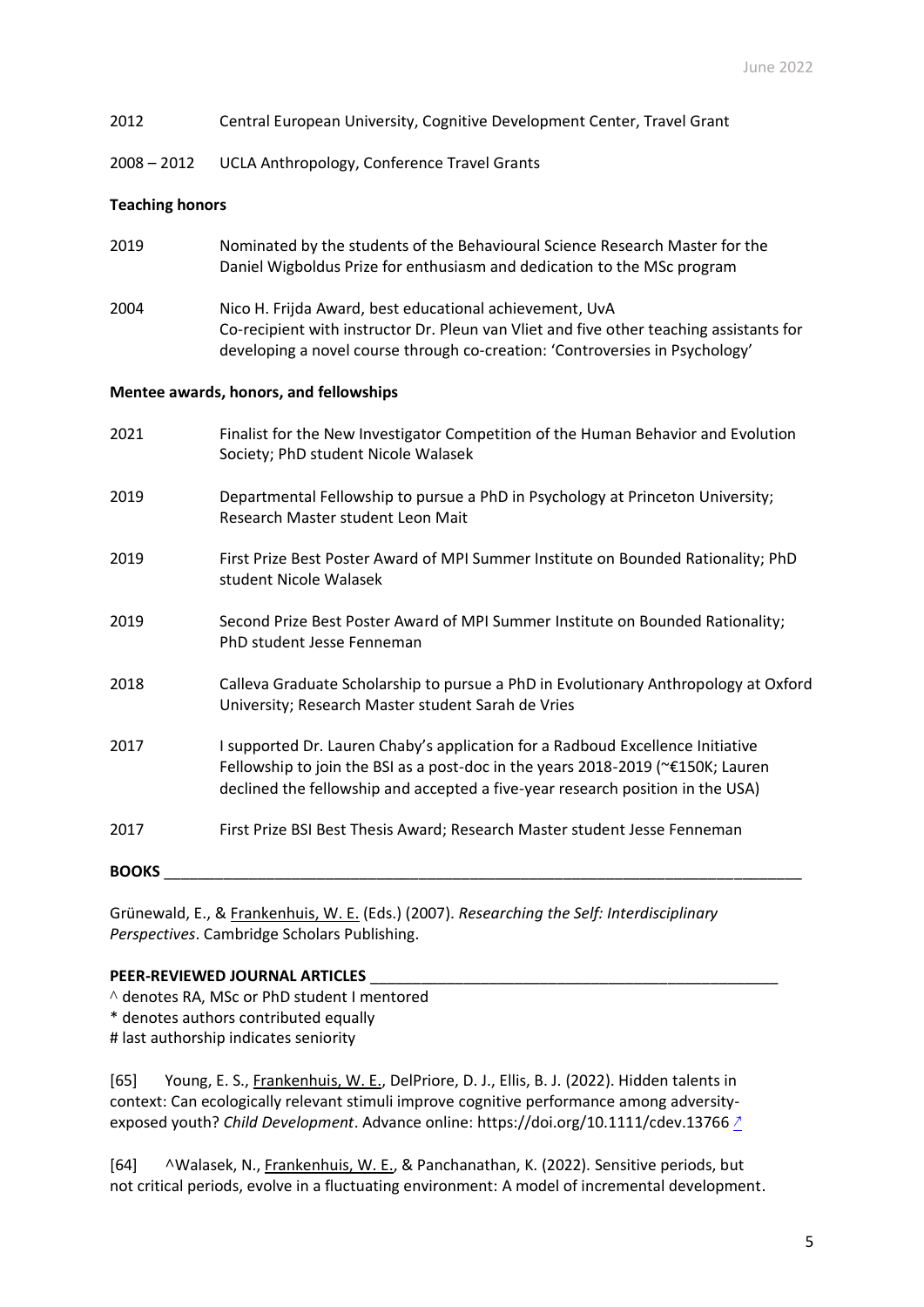*Proceedings of the Royal Society B*, *289*, 20212623. [↗](https://doi.org/10.1098/rspb.2021.2623)

[63] Ellis, B. J., Abrams, L. S., Masten, A. S., Tottenham, N., Sternberg, R. J., & #Frankenhuis, W. E. (2022). Hidden talents in harsh environments. *Development and Psychopathology*, *34*, 95–113. [↗](https://doi.org/10.1017/S0954579420000887)

[62] Frankenhuis, W. E., & Amir, D. (2021). What is the expected human childhood? Insights from evolutionary anthropology. *Development and Psychopathology*, *34*, 473–497. [↗](https://doi.org/10.1017/S0954579421001401)

[61] **^**Walasek, N., Frankenhuis, W. E., & Panchanathan, K. (2021). An evolutionary model of sensitive periods when the reliability of cues varies across ontogeny. *Behavioral Ecology*, *33*, 101–114.  $\sqrt{2}$ 

*Note.* Prof. Dylan Gee has spotlighted this paper for Trends in Cognitive Sciences. ↑

[60] Hartley, C. A., & Frankenhuis, W. E. (2020). Editorial overview: Sensitive and critical periods [introduction to special issue]. *Current Opinion in Behavioral Sciences, 36,* iii−v. <u>↑</u>

[59] Frankenhuis, W. E., & Nettle, D. (2020). Integration of plasticity research across disciplines. *Current Opinion in Behavioral Sciences*, *36*, 157–162. [↗](https://doi.org/10.1016/j.cobeha.2020.10.012)

[58] Frankenhuis, W. E., & Nettle, D. (2020). Current debates in human life history research [introduction to special issue]. *Evolution and Human Behavior*, *41*, 469–473. [↗](https://doi.org/10.1016/j.evolhumbehav.2020.09.005)

[57] Young, E. S., Frankenhuis, W. E., & Ellis, B. J. (2020). Theory and measurement of environmental unpredictability. *Evolution and Human Behavior*, *41*, 550–556. [↗](https://doi.org/10.1016/j.evolhumbehav.2020.08.006)

[56] Frankenhuis, W. E., Young, E. S., & Ellis, B. J. (2020). The hidden talents approach: Theoretical and methodological challenges. *Trends in Cognitive Sciences*, *24*, 569–581. [↗](https://doi.org/10.1016/j.tics.2020.03.007)

[55] **^**Fenneman, J., & Frankenhuis, W. E. (2020). Is impulsive behavior adaptive in harsh and unpredictable environments? A formal model. *Evolution and Human Behavior*, *41*, 261– 273. [↗](https://doi.org/10.1016/j.evolhumbehav.2020.02.005)

[54] Gopnik, A., Frankenhuis, W. E., & Tomasello, M. (2020). Introduction to special issue: 'Life history and learning: How childhood, caregiving and old age shape cognition and culture in humans and other animals'. *Philosophical Transactions of the Royal Society B*, *375*, 20190489. [↗](https://doi.org/10.1098/rstb.2019.0489)

[53] Nettle, D., & Frankenhuis, W. E. (2020). Life history theory in psychology and evolutionary biology: One research programme or two? *Philosophical Transactions of the Royal Society B*, *375*, 20190490. [↗](https://doi.org/10.1098/rstb.2019.0490)

[52] Frankenhuis, W. E., & Nettle, D. (2020). The strengths of people in poverty. *Current Directions in Psychological Science*, *29*, 16–21. [↗](https://doi.org/10.1177/0963721419881154)

[51] Frankenhuis, W. E., & **^**Walasek, N. (2020). Modeling the evolution of sensitive periods. *Developmental Cognitive Neuroscience*. *41*, 100715. [↗](https://doi.org/10.1016/j.dcn.2019.100715)

[50] Aczel, B., et al. (2020). A consensus-based transparency checklist for social and behavioral researchers. *Nature Human Behaviour*, *4*, 4–6. [↗](https://doi.org/10.1038/s41562-019-0772-6)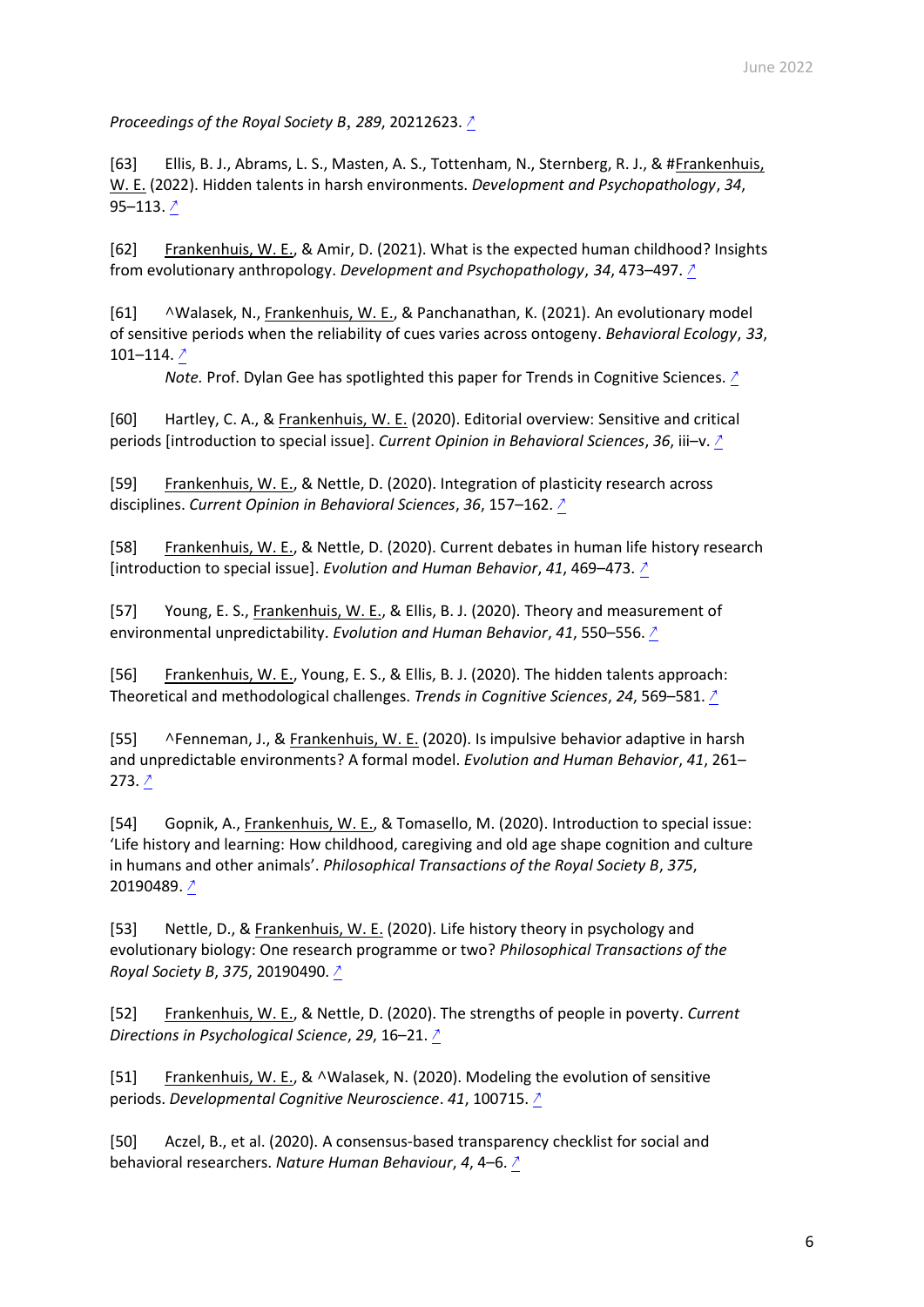[49] Frankenhuis, W. E., **^**de Vries, S. A., Bianchi, J., & Ellis, B. J. (2020). Hidden talents in harsh conditions? A preregistered study of memory and reasoning about social dominance. *Developmental Science*, *23*, e12835. [↗](https://doi.org/10.1111/desc.12835)

[48] ^Muskens, M., Frankenhuis, W. E., & Borghans, L. (2019). Low-income students in higher education: Undermatching predicts decreased satisfaction towards the final stage in college. *Journal of Youth and Adolescence*, *48*, 1296–1310. [↗](https://doi.org/10.1007/s10964-019-01022-1)

[47] Frankenhuis, W. E. (2019). Modeling the evolution and development of emotions. *Developmental Psychology*, *55*, 2002-2005. [comment on special section: 'New Perspectives on the Development of Human Emotion'] ↑

[46] Nettle, D., & Frankenhuis, W. E. (2019). The evolution of life history theory: A bibliometric study of an interdisciplinary research area. *Proceedings of the Royal Society B*, *286*, 20190040*.* [↗](https://doi.org/10.1098/rspb.2019.0040)

[45] Frankenhuis, W. E., Nettle, D., & Dall, S. R. X. (2019). A case for environmental statistics for early life effects. *Philosophical Transactions of the Royal Society B*, *374*, 20180110. [↗](https://doi.org/10.1098/rstb.2018.0110)

[44] \*Frankenhuis, W. E., \*Panchanathan, K., & \*Barto, A. G. (2019). Enriching behavioral ecology with reinforcement learning methods. *Behavioural Processes*, *161*, 94–100. [↗](https://doi.org/10.1016/j.beproc.2018.01.008)

[43] Frankenhuis, W. E., Nettle, D., & McNamara, J. M. (2018). Echoes of early life: Recent insights from mathematical modeling. *Child Development*, *89*, 1504–1518. [↗](https://doi.org/10.1111/cdev.13108)

[42] Frankenhuis, W. E., & Nettle, D. (2018). Open science is liberating and can foster creativity. *Perspectives on Psychological Science*, *13*, 439–447. [↗](https://doi.org/10.1177/1745691618767878)

[41] **\***Frankenhuis, W. E., & \*Bijlstra, G. (2018). Does exposure to hostile environments predict enhanced emotion detection? *Collabra: Psychology*, *4*, 18. [↗](https://doi.org/10.1525/collabra.127)

[40] **\***Frankenhuis, W. E., & \***^**Tiokhin, L. (2018). Bridging evolutionary biology and developmental psychology: Toward an enduring theoretical infrastructure. *Child Development*, *89,* 2303–2306. [comment on Bjorklund, 2018] 2

[39] Mathot, K. J., & Frankenhuis, W. E. (2018). Models of pace-of-life syndromes (POLS): A systematic review. *Behavioral Ecology and Sociobiology*, *72*, 41. [↗](https://doi.org/10.1007/s00265-018-2459-9)

[38] Frankenhuis, W. E., **^**Roelofs, M. F. A., & **^**de Vries, S. A. (2018). Does exposure to psychosocial adversity enhance deception detection ability? *Evolutionary Behavioral Sciences*, *12*, 218–229. [↗](https://doi.org/10.1037/ebs0000103)

[37] ^Wouda, J., Bijlstra, G., Frankenhuis, W. E., & Wigboldus, D. H. J. (2017). The collaborative roots of corruption? A replication of Weisel & Shalvi (2015). *Collabra: Psychology*, *3*, 27. [↗](https://doi.org/10.1525/collabra.97)

[36] Frankenhuis, W. E., & Ellis, B. J. (2017). Toward a balanced view of stress-adapted cognition. *Behavioral and Brain Sciences*, *40*, e325. [comment on Pepper & Nettle, 2017] [↗](https://doi.org/10.1017/S0140525X17000954)

[35] Frankenhuis, W. E., & Fraley, R. C. (2017). What do evolutionary models teach us about sensitive periods in psychological development? *European Psychologist*, *22*, 141–150. [↗](https://doi.org/10.1027/1016-9040/a000265)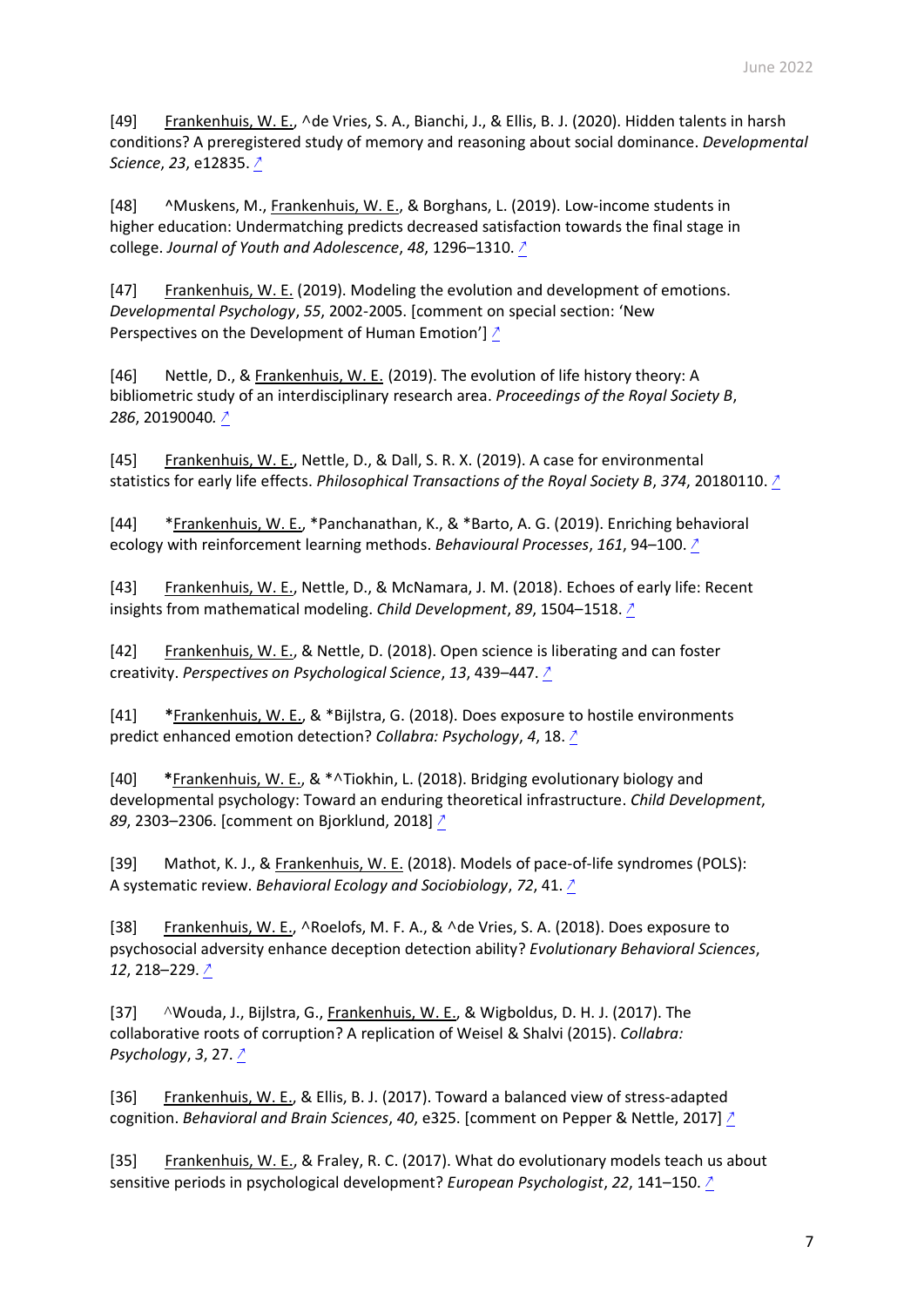[34] Ellis, B. J., ^Bianchi, J., Griskevicius, V., & #Frankenhuis, W. E. (2017). Beyond risk and protective factors: An adaptation-based approach to resilience. *Perspectives on Psychological Science*, *12*, 561–587. [↗](https://doi.org/10.1177/1745691617693054)

[33] Frankenhuis, W. E., **^**Fenneman, J., van Gelder, J-L., & Godoy, I. (2017). CLASH's life history foundations. *Behavioral and Brain Sciences*, e84. [comment on Van Lange et al., 2016] [↗](https://doi.org/10.1017/S0140525X16001011)

[32] Frankenhuis, W. E., & Sheehy-Skeffington, J. (2016). Psychological responses to fluctuating environments. *Current Anthropology*, *57*, 645–646*.* [comment on Quinlan et al., 2016] [↗](http://www.willem.maartenfrankenhuis.nl/wp-content/uploads/2016/09/2016.pdf)

[31] Barrett, H. C., Peterson, C. D., & Frankenhuis, W. E. (2016). Mapping the cultural learnability landscape of danger. *Child Development*, *87*, 770–781. [↗](https://doi.org/10.1111/cdev.12495)

[30] Stamps, J., & Frankenhuis, W. E. (2016). Bayesian models of development. *Trends in Ecology and Evolution*, *31*, 260–268. [↗](https://doi.org/10.1016/j.tree.2016.01.012)

[29] Frankenhuis, W. E., Panchanathan, K., & Belsky, J. (2016). A mathematical model of the evolution of individual differences in developmental plasticity arising through parental bethedging. *Developmental Science*, *19*, 251–274. [↗](https://doi.org/10.1111/desc.12309)

[28] \*Panchanathan, K., & **\***Frankenhuis, W. E. (2016). The evolution of sensitive periods in a model of incremental development. *Proceedings of the Royal Society B*, *283*, 20152439. [↗](https://doi.org/10.1098/rspb.2015.2439)

[27] Frankenhuis, W. E., Panchanathan, K., & Nettle, D. (2016). Cognition in harsh and unpredictable environments. *Current Opinion in Psychology*, *7*, 76–80. [↗](https://doi.org/10.1016/j.copsyc.2015.08.011)

[26] Fawcett, T. W., & Frankenhuis, W. E. (2015). Adaptive explanations for sensitive windows in development. *Frontiers in Zoology*, *12* (Suppl. 1): S3. [↗](https://doi.org/10.1186/1742-9994-12-S1-S3)

[25] Tybur, J. M., Frankenhuis, W. E., & Pollet, T. V. (2014). Behavioral immune system methods: Surveying the past to shape the future. *Evolutionary Behavioral Sciences*, *8*, 274–283. [↗](https://doi.org/10.1037/ebs0000017)

[24] Pollet, T. V., Tybur, J. M., Frankenhuis, W. E., & Rickard, I. J. (2014). What can cross-cultural correlations teach us about human nature? *Human Nature*, *25*, 410–429. [↗](https://doi.org/10.1007/s12110-014-9206-3)

[23] Nettle, D., Frankenhuis, W. E., & Rickard, I. J. (2014). The evolution of Predictive Adaptive Responses in humans: Response. *Proceedings of the Royal Society B*, *281*, 20132822*.* [reply to comment by Del Giudice on Nettle et al., 2013] ↑

[22] Rickard, I. J., Frankenhuis, W. E., & Nettle, D. (2014). Why are childhood family factors associated with timing of maturation? A role for internal prediction. *Perspectives on Psychological Science*, *9*, 3–15. [↗](https://doi.org/10.1177/1745691613513467)

[21] Frankenhuis, W. E., & de Weerth, C. (2013). Does early-life exposure to stress shape or impair cognition? *Current Directions in Psychological Science*, *22*, 407–412. [↗](https://doi.org/10.1177/0963721413484324)

[20] Kievit, R. A., Frankenhuis, W. E., Waldorp, L. J., & Borsboom, D. (2013). Simpson's Paradox in psychological science: A practical guide. *Frontiers in Psychology*, *4*, 513. [↗](https://doi.org/10.3389/fpsyg.2013.00513)

[19] Nettle, D., Frankenhuis, W. E., & Rickard, I. J. (2013). The evolution of Predictive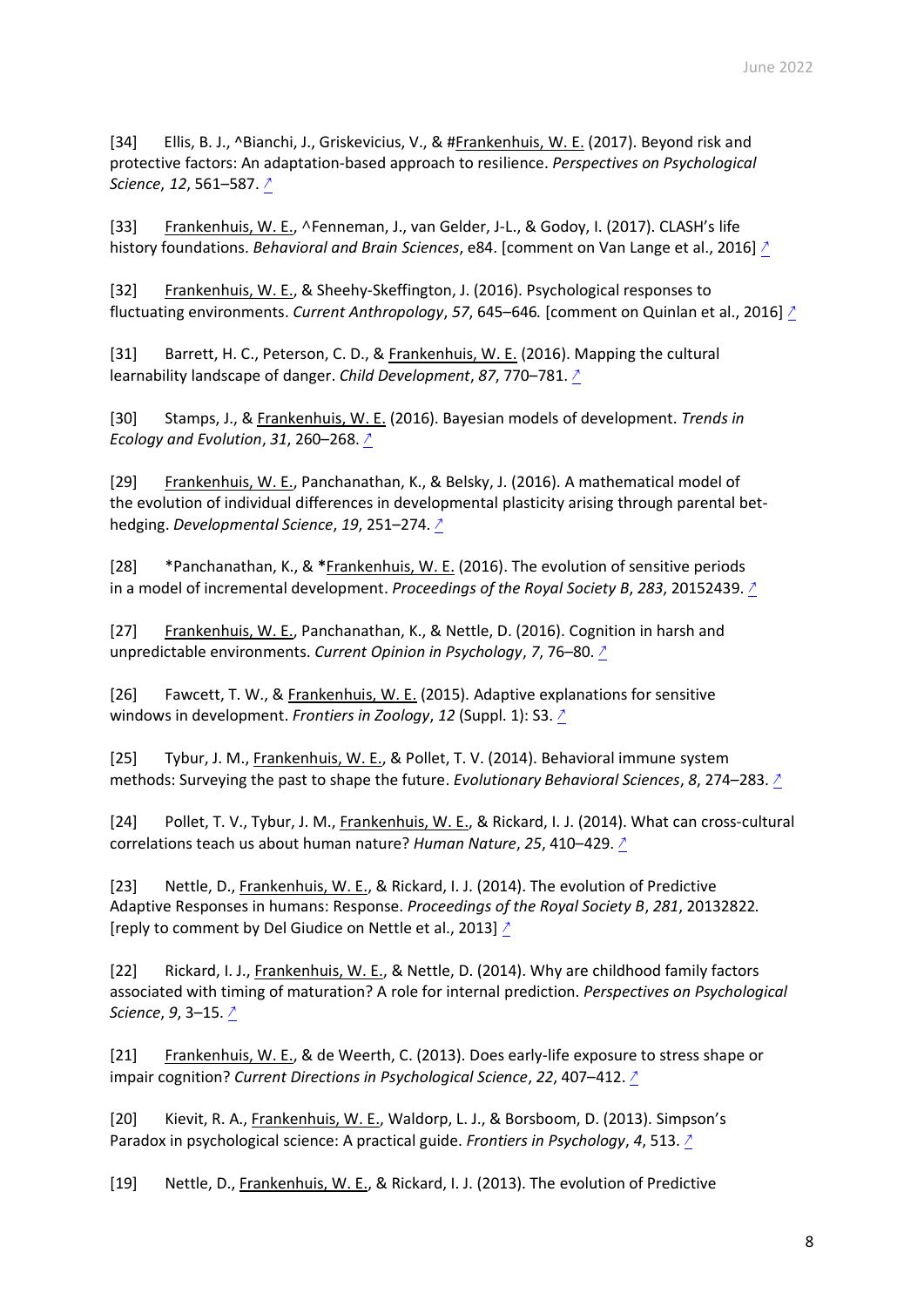Adaptive Responses in human life history. *Proceedings of the Royal Society B*, *280*, 20131343*.* [↗](https://doi.org/10.1098/rspb.2013.1343)

[18] Frankenhuis, W. E., Panchanathan, K., & Barrett, H. C. (2013). Bridging developmental systems theory and evolutionary psychology using dynamic optimization. *Developmental Science*, *16*, 584–598. [↗](https://doi.org/10.1111/desc.12053)

[17] Frankenhuis, W. E., Gergely, G., & Watson, J. S. (2013). Infants may use contingency analysis to estimate environmental states: An evolutionary, life-history perspective. *Child Development Perspectives*, *7*, 115–120. [↗](https://doi.org/10.1111/cdep.12024)

[16] Panchanathan, K., Frankenhuis, W. E., & Silk, J. B. (2013). The bystander effect in an N player dictator game. *Organizational Behavior and Human Decision Processes*, *120*, 285–297. [↗](https://doi.org/10.1016/j.obhdp.2012.06.008)

[15] Frankenhuis, W. E., House, B., Barrett, H. C., & Johnson, S. P. (2013). Infants' perception of chasing. *Cognition*, *126*, 224–233. [↗](https://doi.org/10.1016/j.cognition.2012.10.001)

[14] Frankenhuis, W. E., & Del Giudice, M. (2012). When do adaptive developmental mechanisms yield maladaptive outcomes? *Developmental Psychology*, *48*, 628–642. [↗](https://doi.org/10.1037/a0025629)

[13] Nettle, D., Frankenhuis, W. E., & Rickard, I. J. (2012). The adaptive basis of psychosocial acceleration theory. *Developmental Psychology*, *48*, 718–721. [comment on special section: 'Beyond mental health—An evolutionary analysis of development under risky and supportive environmental conditions'] [↗](https://doi.org/10.1037/a0027507)

[12] Frankenhuis, W. E., & Karremans, J. C. (2012). Uncommitted men match their risk taking to female preferences, while committed men do the opposite. *Journal of Experimental Social Psychology*, *48*, 428–431. [↗](https://doi.org/10.1016/j.jesp.2011.09.001)

[11] **\***Frankenhuis, W. E., & \*Panchanathan, K. (2011). Balancing sampling and specialization: An adaptationist model of incremental development. *Proceedings of the Royal Society B*, *278*, 3558–3565. [↗](https://doi.org/10.1098/rspb.2011.0055)

*Note.* Selected by F1000 Biology, top 2% in biology and medicine (rank: "Must Read").

[10] Frankenhuis, W. E., & Panchanathan, K. (2011). Individual differences in developmental plasticity may result from stochastic sampling. *Perspectives on Psychological Science*, *6*, 336–347. [↗](https://doi.org/10.1177/1745691611412602)

[9] Thomsen, L., Frankenhuis, W. E., Ingold-Smith, M., & Carey, S. (2011). Big and mighty: Preverbal infants mentally represent social dominance. *Science*, *331*, 477–480. [↗](https://doi.org/10.1126/science.1199198)

[8] Penke, L., et al. (2011). Evolutionary psychology and intelligence research cannot be integrated the way Kanazawa (2010) suggests. *American Psychologist*, *66*, 916-917. [↗](http://www.willem.maartenfrankenhuis.nl/wp-content/uploads/2016/09/2011.pdf)

*Note.* This commentary was originally co-authored by more authors than appeared on the final publication. Their names, including my own, were removed on demand of the editor of American Psychologist, who made publication conditional on a reduced number of authors and did not allow their acknowledgement in any form. So, officially, I'm not a co-author.

[7] Karremans, J. C., Frankenhuis, W. E., & Arons, S. (2010). Blind men prefer a low waist to-hip ratio. *Evolution and Human Behavior*, *31*, 182–186. [↗](https://doi.org/10.1016/j.evolhumbehav.2009.10.001)

[6] Frankenhuis, W. E., Dotsch, R., Karremans, J. C., & Wigboldus, D. H. J. (2010). Male physical risk taking in a virtual environment. *Journal of Evolutionary Psychology*, *8*, 75–86. [↗](https://doi.org/10.1556/jep.8.2010.1.6)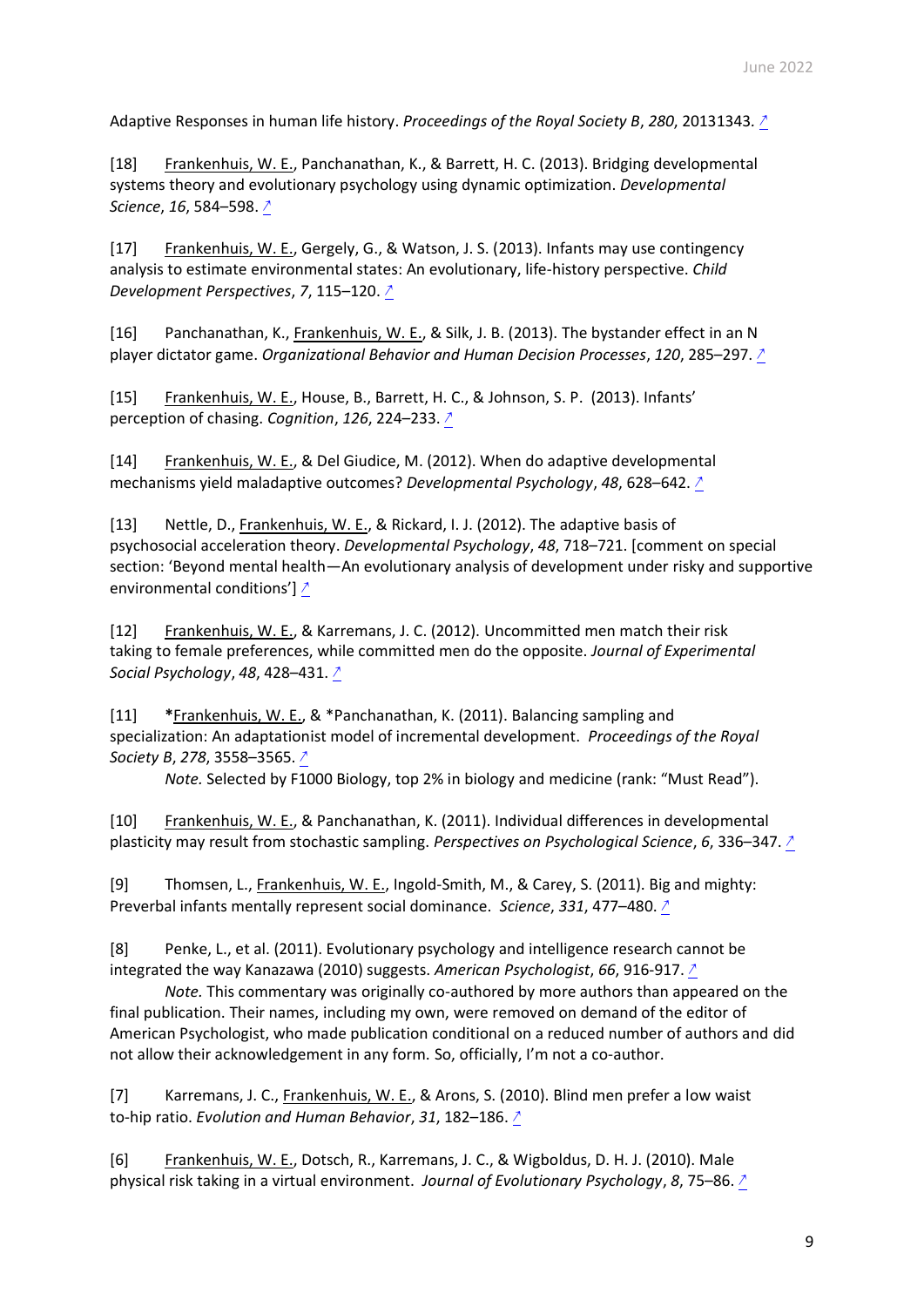[5] Frankenhuis, W. E. (2010). Did insecure attachment styles evolve for the benefit of the group? *Frontiers in Psychology*, *1*, 172. [comment on Ein-Dor et al., 2010, *Perspectives on Psychological Science*] [↗](https://doi.org/10.3389/fpsyg.2010.00172)

[4] Panchanathan, K., Frankenhuis, W. E., & Barrett, H. C. (2010). Development: Evolutionary ecology's midwife. *Behavioral and Brain Sciences*, *33*, 105–106. [comment on Henrich et al., 2010] [↗](https://doi.org/10.1017/S0140525X1000021X)

[3] Haselton, M. G., Bryant, G. A., Wilke, A., Frederick, D. A., Galperin, A., Frankenhuis, W. E., & Moore, T. (2009). Adaptive rationality: An evolutionary perspective on cognitive bias. *Social Cognition*, *27*, 733–763. [↗](https://doi.org/10.1521/soco.2009.27.5.733)

[2] Barrett, H. C., Frankenhuis, W. E., & Wilke, A. (2008). Adaptation to moving targets: Culture / gene coevolution, not either / or. *Behavioral and Brain Sciences*, *31*, 511–512. [comment on Christiansen & Chater, 2008] [↗](https://doi.org/10.1017/S0140525X08005013)

[1] Frankenhuis, W. E., & Ploeger, A. (2007). Evolutionary psychology versus Fodor: Arguments for and against the massive modularity hypothesis. *Philosophical Psychology*, *20*, 687–710. [↗](https://doi.org/10.1080/09515080701665904)

## **BOOK CHAPTERS \_\_**\_\_\_\_\_\_\_\_\_\_\_\_\_\_\_\_\_\_\_\_\_\_\_\_\_\_\_\_\_\_\_\_\_\_\_\_\_\_\_\_\_\_\_\_\_\_\_\_\_\_\_\_\_\_\_\_\_\_\_\_\_\_\_

[5] Frankenhuis, W. E., & de Weerth, C. (2018). Developmental plasticity. In M. H. Bornstein (Ed.), *The SAGE Encyclopedia of Lifespan Human Development* (pp. 587–588). SAGE Publications, Inc. [↗](https://doi.org/10.4135/9781506307633.n220)

[4] Frankenhuis, W. E. (2016). Environmental unpredictability. In T. Shackelford and V. Weekes‐Shackelford (Eds.), *Encyclopedia of Evolutionary Psychological Science* (pp. 1–3). Springer. [↗](https://doi.org/10.1007/978-3-319-16999-6_1920-1)

[3] Frankenhuis, W. E., & Barrett, H. C. (2013). Design for learning: The case of chasing. In M. D. Rutherford, & V. A. Kuhlmeier (Eds.), *Social Perception: Detection and Interpretation of Animacy, Agency, and Intention* (pp. 171–195). MIT Press.

[2] Frankenhuis, W. E., Barrett, H. C., & Johnson, S. P. (2013). Developmental origins of biological motion perception. In K. L. Johnson, & M. Shiffrar (Eds.), *People Watching: Social, Perceptual, and Neurophysiological Studies of Body Perception* (pp. 121–138). Oxford University Press.

[1] Frankenhuis, W. E. (2007). What is it like to be a bird? In E. Grünewald & W. E. Frankenhuis (Eds.), *Researching the Self: Interdisciplinary Perspectives* (pp. ix–x). Cambridge Scholars Publishing.

## **IN PROGRESS** \_\_\_\_\_\_\_\_\_\_\_\_\_\_\_\_\_\_\_\_\_\_\_\_\_\_\_\_\_\_\_\_\_\_\_\_\_\_\_\_\_\_\_\_\_\_\_\_\_\_\_\_\_\_\_\_\_\_\_\_\_\_\_\_\_\_\_\_\_

## **Accepted in-principle, Registered Reports**

Frankenhuis, W. E., **^**Chen, W., & **^**Akkerman, D. Does exposure to violence predict enhanced learning about danger? *Journal of Cognition*.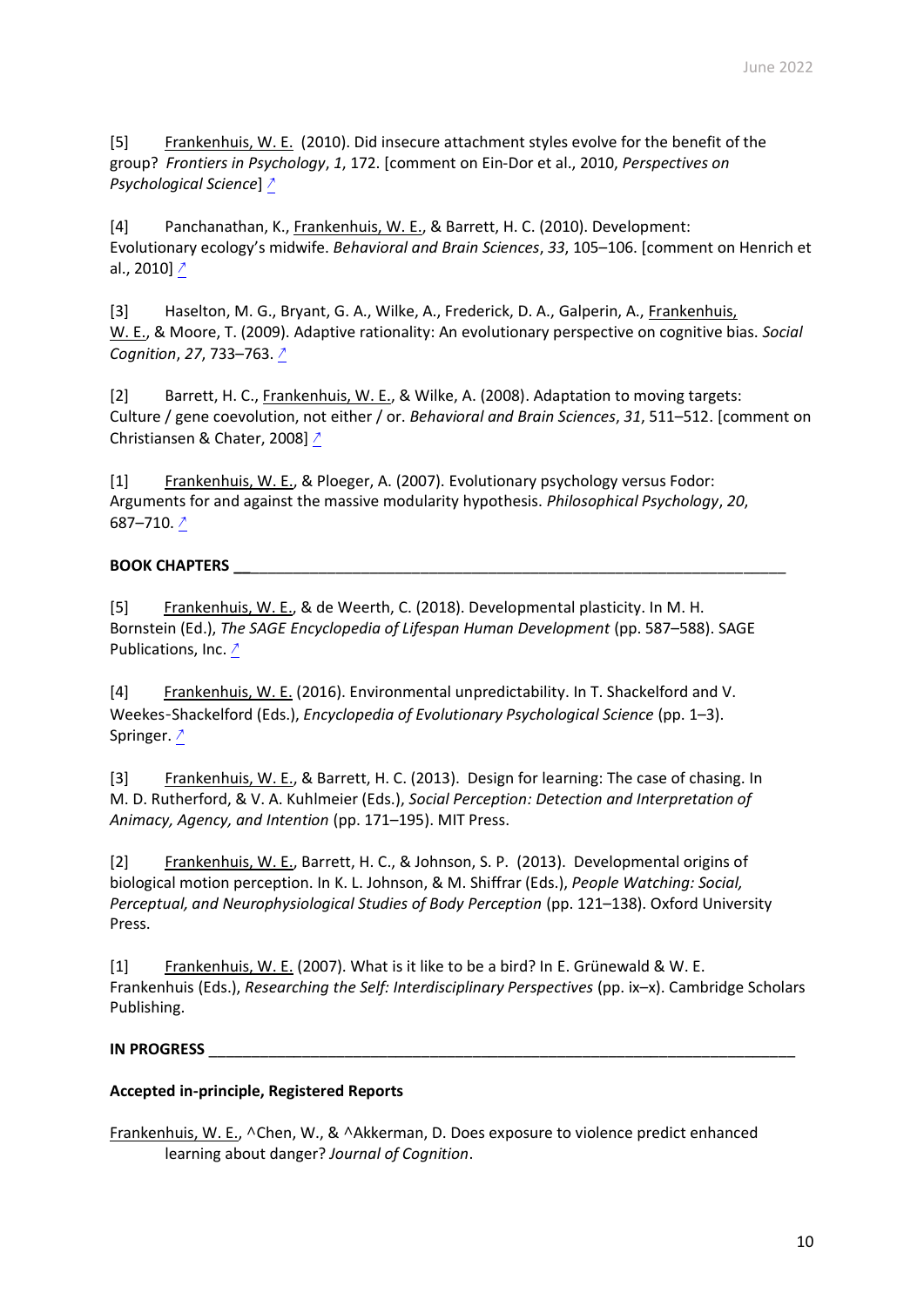*Note.* A registered report is a format in which peer review of planned studies occurs before the proposed research is conducted. This work has been accepted for publication based on the quality of its theory and methods, irrespective of study outcomes (e.g., whether or not study findings support the hypotheses this research is designed to test).

### **Manuscripts in revision / under review**

- ^Bolhuis, E., Belsky, J., Frankenhuis, W. E., Shalev, I., Hastings, W. J., Tollenaar, M. S., O'Donnell, K. J., McGill, M. G., Pokhvisneva, I., Meaney, M. J., Lin., D. T. S., MacIsaac, J. L., Kobor, M. S., de Weerth, C., & Beijers, R. Attachment insecurity and the biological embedding of reproductive strategies: Investigating the role of cellular aging.
- Deitzer, J. R., Frankenhuis, W. E., Jacobsen, W. C., Ribeaud, D., Eisner, M., Feinberg, M. E., & van Gelder, J. L. Why do environmental risk factors lead to delinquency? The case for unpredictability schemas and short-term mindsets.
- **^**Fenneman, J., Frankenhuis, W. E., & Todd, P. M. In which environments is impulsive behavior adaptive? A cross-discipline review and integration of formal models.
- Frankenhuis, W. E., **^**Weijman, E. L., **^**de Vries, S. A., **^**van Zanten, M., & **^**Borghuis, J. Is exposure to violence associated with accuracy in forecasting conflict outcomes?
- **^**Kübel, S., Deitzer, J., Frankenhuis, W. E., Ribeaud, D., Eisner, M. P., & van Gelder, J-L. The shortsighted victim: Testing a novel hypothesis on the link between victimization and offending.
- **^**Muskens, M., Frankenhuis, W. E., & Borghans, L. Students from economically disadvantaged backgrounds in higher education: Does undermatching improve their integration into college?
- **^**Weinberg, D., Stevens, G. W. J. M., Frankenhuis, W. E., Peeters, M., Visser, K., & Finkenauer, C. Adolescents' social cognitions and the social gradient in adolescent mental health.

### **Manuscripts in preparation**

- Brener, S. A., Frankenhuis, W. E., & Ellis, B. J. Sex differences in the association between subjective social slass and emotion recognition.
- Ellis, B. J., Abrams, L. S., Masten, A. S., Tottenham, N., Sternberg, R. J., & Frankenhuis, W. E. Hidden talents in harsh environments. Invited by *Cambridge Elements in Applied Evolutionary Science*.
- Frankenhuis, W. E., Borsboom, D., Nettle, D., & Roisman, G. Formalizing theories of child development [introduction to special section]. *Child Development*.
- Frankenhuis, W. E., & Gopnik, A. Does early life experience shape high-level features of learning mechanisms? Invited based on letter of intent by *Trends in Cognitive Sciences*.
- Frankenhuis, W. E., Panchanathan, K., & Smaldino, P. E. Strategic ambiguity in the social sciences. Invited based on letter of intent by *Social Psychological Bulletin*.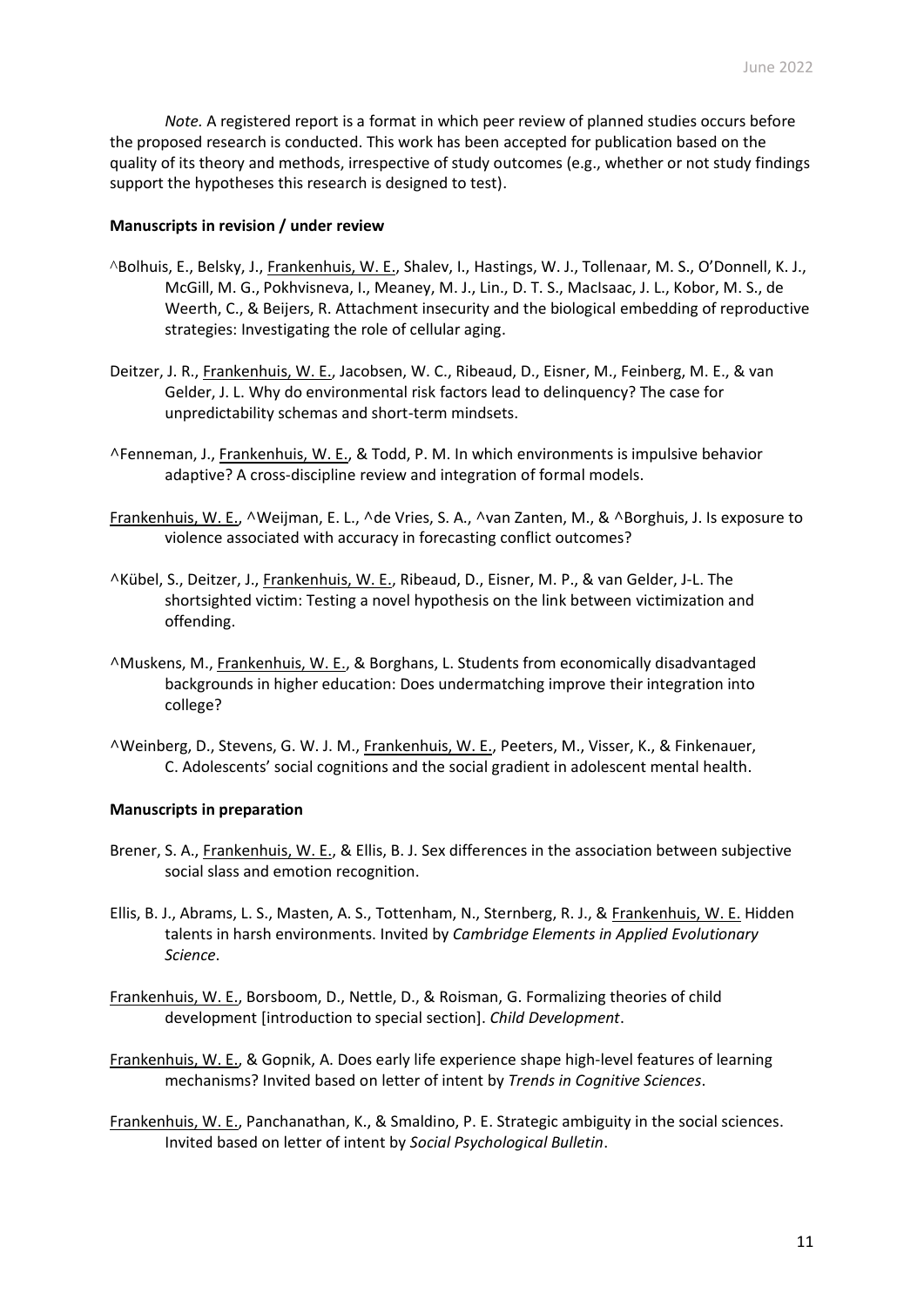van Gelder, J-L., & Frankenhuis, W. E. Short-time mindsets and crime. Invited based on letter of intent by *Annual Review of Criminology*.

^Muskens, M., Frankenhuis, W. E., & Borghans, L. Do economically disadvantaged students perform better or worse on math test items about money and social interaction?

## **NON PEER-REVIEWED PUBLICATIONS \_\_\_\_\_\_\_\_\_\_\_\_\_\_\_\_\_\_\_\_\_\_\_\_\_\_\_\_\_\_\_\_\_\_\_\_\_\_\_\_\_\_\_\_\_\_\_**

- Weijman, E. L., Frankenhuis, W. E., Belgaroui, L., & Vrieling, E. (June 1, 2022). Verborgen Talenten in het Youthlab [Hidden Talents in the Youthlab; report of co-creation sessions with youth and social workers from Young in Prison]. *OSF*. [↗](https://doi.org/10.17605/OSF.IO/G2ZPR)
- Frankenhuis, W. E., Panchanathan, K., & Smaldino, P. (May, 2021). Strategic ambiguity or unknown unknowns? Blogpost for the series *Modeling for Metascientists (and other interesting people)*. Host: Leo Tiokhin. [↗](https://leonidtiokhin.medium.com/strategic-ambiguity-or-unknown-unknowns-fe1596e887f3)
- Young, E. S. (the only name listed), Frankenhuis, W. E., & Ellis, B. J. (Dec. 2020). Synopsis of paper on environmental unpredictability in the newsletter of the *Human Behavior and Evolution Society*. [↗](https://www.hbes.com/unpredictability-2-0/)
- Frankenhuis, W. E. (Oct. 2020). Poverty generates strengths and rational decisions, not just damage. *Child and Family Blog*, a project of APA Division 7 and Cambridge University. Written by Jack O'Sullivan (his name is not listed but deserves to be). [↗](https://childandfamilyblog.com/disadvantage-backgrounds-can-produce-strengths/)
- Frankenhuis, W. E. (June 17, 2020). Hidden talents in harsh conditions. Blogpost at *BOLD – Blog on Learning and Development*. Host: Jacobs Foundation. [↗](https://bold.expert/hidden-talents-in-harsh-conditions/)
- Frankenhuis, W. (2019). Hidden Talents. *Databrary: An open videobased data-sharing system*.  $\mathbb{Z}$
- Frankenhuis, W. E. (May 15, 2018). Hidden talents in harsh environments. Blogpost at *BOLD – Blog on Learning and Development*. Host: Jacobs Foundation. [↗](https://bold.expert/hidden-talents-in-harsh-environments/)
- Speaker's Spotlight (personal profile) in the newsletter of Apr. 2018 of *Flux: The Society for Developmental Cognitive Neuroscience*.
- Personal profile of New Investigator Award in the 2014 newsletter of the *European Human Behaviour and Evolution Association* (p. 7–8).
- Intelligentie op straat [Street smarts] (2014). *Bouwen aan de basis: Onderzoek van de afdeling Ontwikkelingspsychologie* [Building the bases: Research of the Department of Developmental Psychology] (p. 104–107). BSI, RU. 2
- Frankenhuis, W. E. (Mar. 26, 2012). Evolution is the control of development by ecology. Blogpost at *Evolutionary Psychology blog*. Host: Robert Kurzban. [↗](http://web.sas.upenn.edu/kurzbanepblog/2012/03/26/guest-post-evolution-is-the-control-of-development-by-ecology/)
- Regular contributions to the UCLA BabyLab newsletter from 2007 to 2011.
- I conducted and wrote several interviews for the magazine *Armslag—Flexbranche Opleidingen E-learning Systeem*, published on Armslag's website and newsletter.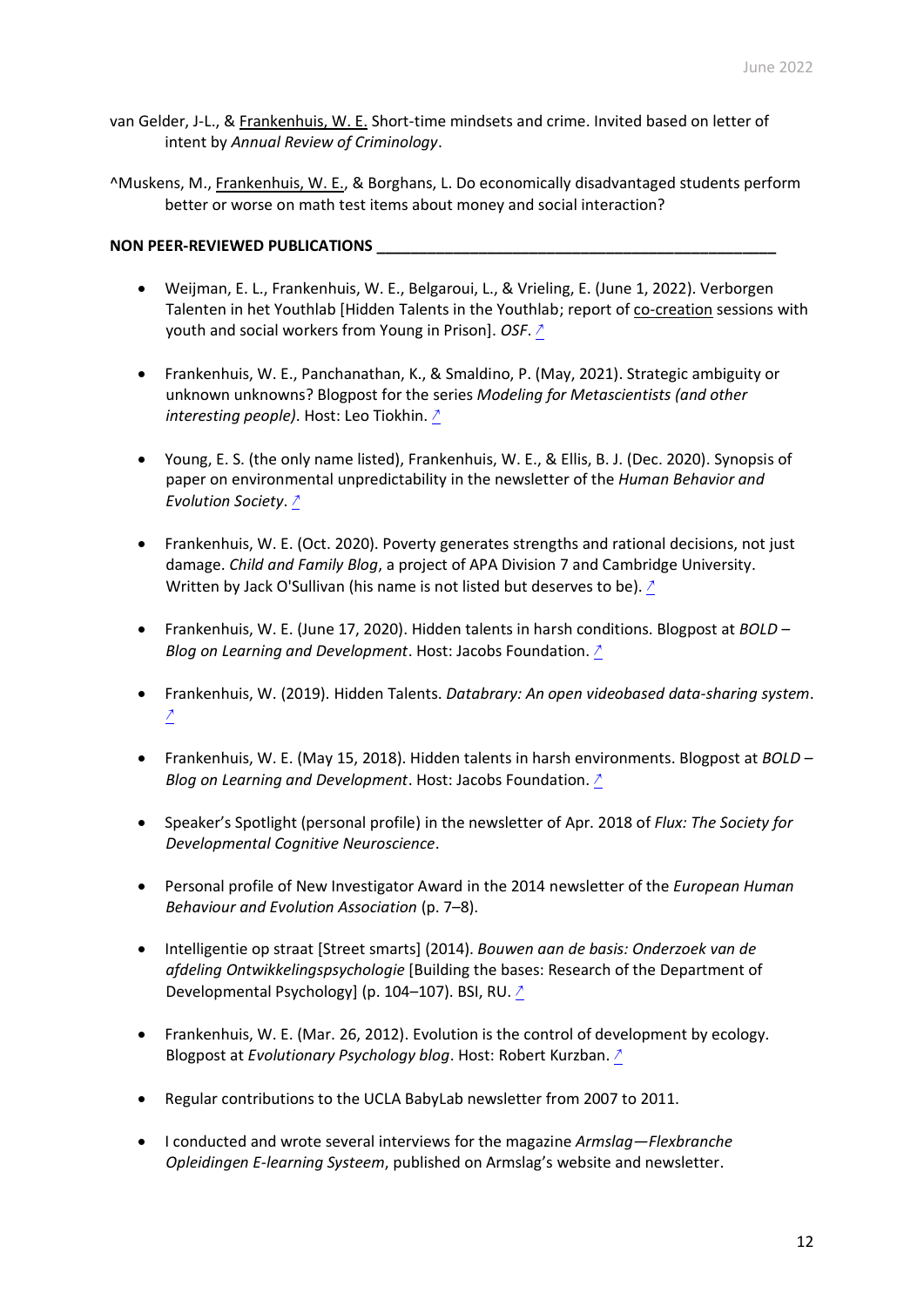- Two essays for *BLIND!, Online Interdisciplinary Magazine* (2003–2004).
- Three essays for *Spiegeloog: Psychology Magazine*, UvA (2002–2004).
- Ten essays for *Cimedart: Philosophy Magazine*, UvA (2001–2004).

## **MEDIA COVERAGE \_\_\_\_\_\_\_\_\_\_\_\_\_\_\_\_\_\_\_\_\_\_\_\_\_\_\_\_\_\_\_\_\_\_\_\_\_\_\_\_\_\_\_\_\_\_\_\_\_\_\_\_\_\_\_\_\_\_\_\_\_\_\_\_**

- Planned, 2022. Social and cognitive development in adverse conditions. Podcast for the Social Resilience and Security Programme, Education and Child Studies, Leiden University.
- Dec. 09, 2021. *The Wall Street Journal*. What children lose when their brains develop too fast. Featured article on life history development. By Alison Gopnik. [↗](https://www.wsj.com/articles/what-children-lose-when-their-brains-develop-too-fast-11639071752)
- July 13, 2021. Teaching and learning under adverse conditions. Podcast on Teachers' Voices at *BOLD – Blog on Learning and Development*. Host: Jacobs Foundation. [↗](https://bold.expert/teaching-and-learning-under-adverse-conditions/)
- May 2021. *Campaign website of congressional candidate Kellie Rhodes in the election of 2022*. Featured my hidden talents approach and its potential for criminal justice reform. By Kellie Rhodes. [↗](https://rhodestocongress.com/policy/transformational-criminal-justice-reform)
- Mar. 20, 2021. *Psychology Today*. What can we do to interrupt inequality? Featured my hidden talents approach and its potential to contribute to a more socioeconomically diverse workforce. By Andrea Dittmann. [↗](https://www.psychologytoday.com/us/blog/inequality-interrupted/202103/what-can-we-do-interrupt-inequality)
- Jan. 2021. Video interview about personal life. The goals are to inform and inspire students and to make researchers more accessible to students. *Teaching and Public Understanding of Psychological Science* (APS funded). By Allison Buskirk-Cohen. [↗](https://www.making-research-personal.info/dr-willem-frankenhuis)
- Nov. 2020. *Aeon*. Why childhood and old age are key to our human capacities. Featured special issue I edited with Alison Gopnik and Michael Tomasello on 'Life History and Learning'. By Alison Gopnik (edited by Sally Davies). [↗](https://aeon.co/essays/why-childhood-and-old-age-are-key-to-our-human-capacities)
- Nov. 2020. Podcast for *Limbic Legacy*. This organization trains professionals who focus on Neuroscience for Emotional Health. It uses my hidden talents approach in youth corrections to help deescalate aggression and violence. Director Kellie Rhodes is a member of the Board of Directors for National Partnership for Juvenile Services. [↗](https://instituteoflimbichealth.org/spitfires-and-hotshots/specialized-the-unique-strengths-of-stress-adapted-youth-with-willem-frankenhuis)
- June 17, 2020. Animation video about 'Hidden Talents'. Co-written script with Tania Jenkins. Video Animation made by artist and cartoonist Kurzgesagt. Financial support from and coconstruction / co-creation with Jacobs Foundation. [↗](https://bold.expert/hidden-talents-in-harsh-conditions/)
- July/Aug. 2020. *Quest Psychologie*. Prehistorische liefdeslessen. Contributed to article on the evolution of attachment styles. By Marieke Buijs.
- Feb. 2020. *APS Observer*. Human strengths amid the challenges of poverty. Featured article on the strengths of people in poverty. By David G. Myers. ∕
- Oct. 24, 2019. Podcast for *Twelve Waves*, educational and training institute for growth, selfdevelopment, transformation of perspectives, and lifecrafting. Verborgen talenten van mensen die opgroeien onder stress [Hidden talents in stressful conditions]. [↗](https://www.youtube.com/watch?v=Lm_pGQoZrnw)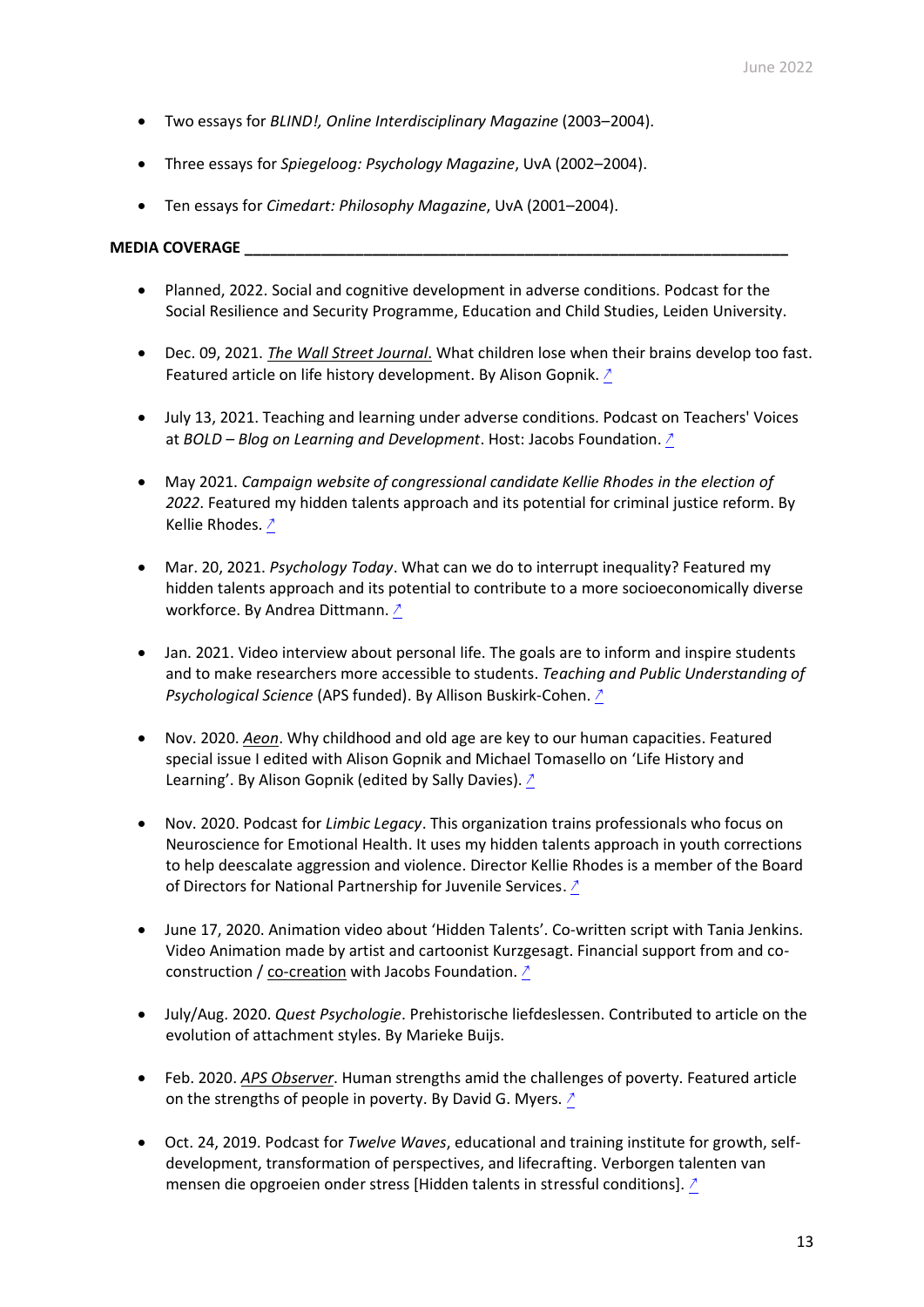- Oct. 2019. *Children & Young People Now*. Building on the strength within. Featured interview about my research on hidden talents. By Charlotte Goddard. [↗](https://www.cypnow.co.uk/features/article/adverse-childhood-experiences-building-on-the-strength-within)
- June 19, 2019. *Radboud Recharge*. De verborgen talenten van mensen die opgroeien onder stress. Featured interview on adaptation to harsh environments. By Charlotte van Oostrum. *Note*. This article has been published both in English  $_2$  and in Dutch  $_2$ .
- June 13, 2019. *Vox Magazine*. Bijzondere talenten. Featured interview on adaptation to harsh environments. By Stan van Pelt. 2
- May/June issue, 2019. *APS Observer*. 2019 APS Janet Taylor Spence Awards recipient announcement. Featured interview about my work and development as a researcher. [↗](https://www.psychologicalscience.org/observer/2019-spence-awards#Willem-Frankenhuis)
- June 2018. *Hidden talents in stress-adapted youth*. Museum of Modern Art (MoMA), R&D Salon 26: Friction, video contribution for museum-public interface, New York. [↗](http://momarnd.moma.org/salons/salon-26-friction-2/)
- Jan. 2018. *Clearing the path: A strategic student success agenda of the University of Utah*. Finding hidden strength amid adversity. University of Utah Communications. [↗](https://academic-affairs.utah.edu/wp-content/uploads/sites/3/2018/01/Clearing-the-Path.pdf)
- Sept. 8, 2017. *APS Observer*. Science reveals a silver lining to dark behaviors. Featured article on adaptation to harsh environments. [↗](https://www.psychologicalscience.org/publications/observer/obsonline/science-reveals-silver-lining-to-dark-behaviors.html)
- Aug. 22, 2017. *The Seattle Times*. Researchers: Ask 'what's right?' not 'what's wrong?' with kids from poor, stressful backgrounds. Featured article on adaptation to harsh environments. By Neal Morton. [↗](https://www.seattletimes.com/education-lab/researchers-ask-whats-right-not-whats-wrong-with-kids-from-poor-stressful-backgrounds/)
- July 20, 2017. *KUER*. University of Utah professor asks could stressful environments have positive outcomes on kids. By Erik Neumann. 2
- July 11, 2017. *BNR Nieuwsradio*. Voorsprong door opgroeien in probleemgezin. Featured interview on adaptation to harsh environments. By Mark Beekhuis. [↗](https://www.bnr.nl/radio/wetenschap-vandaag/10326307/voorsprong-door-opgroeien-in-probleemgezin)
- Summer issue, 2017. *APA Division 7 Newsletter*. 2017 Boyd McCandless Awardees. Featured interview on receiving Boyd McCandless Award. By Thanujeni Pathman. [↗](https://www.apadivisions.org/division-7/publications/newsletters/developmental/2017/07/advice-to-students)
- Apr. 11, 2017. *The Atlantic*. Can a difficult childhood enhance cognition? Featured article on adaptation to harsh environments. By Olga Khazan. [↗](https://www.theatlantic.com/health/archive/2017/04/can-a-difficult-childhood-enhance-cognition/522627/)
- Mar. 7, 2017. *Psychology Today*. Surprising benefits for those who had tough childhoods. Featured articles on adaptation to harsh environments. By Megan Hustad. [↗](https://www.psychologytoday.com/intl/articles/201703/surprising-benefits-those-who-had-tough-childhoods)
- July 15, 2016. *Vox Magazine*. Kansarme jongere heeft ook kwaliteiten. Featured interview on adaptation to harsh environments. By Martine Zuidweg.  $\frac{1}{2}$
- Dec. 15, 2015. *Maizena Magazine (RU)*. Brown bag lunch report. Featured interview on career advice and professional development.
- July 16, 2015. *The Wall Street Journal*. Aggression in children makes sense—sometimes. Featured article on individual differences in plasticity. By Alison Gopnik. [↗](https://www.wsj.com/articles/aggression-in-children-makes-sensesometimes-1437060048)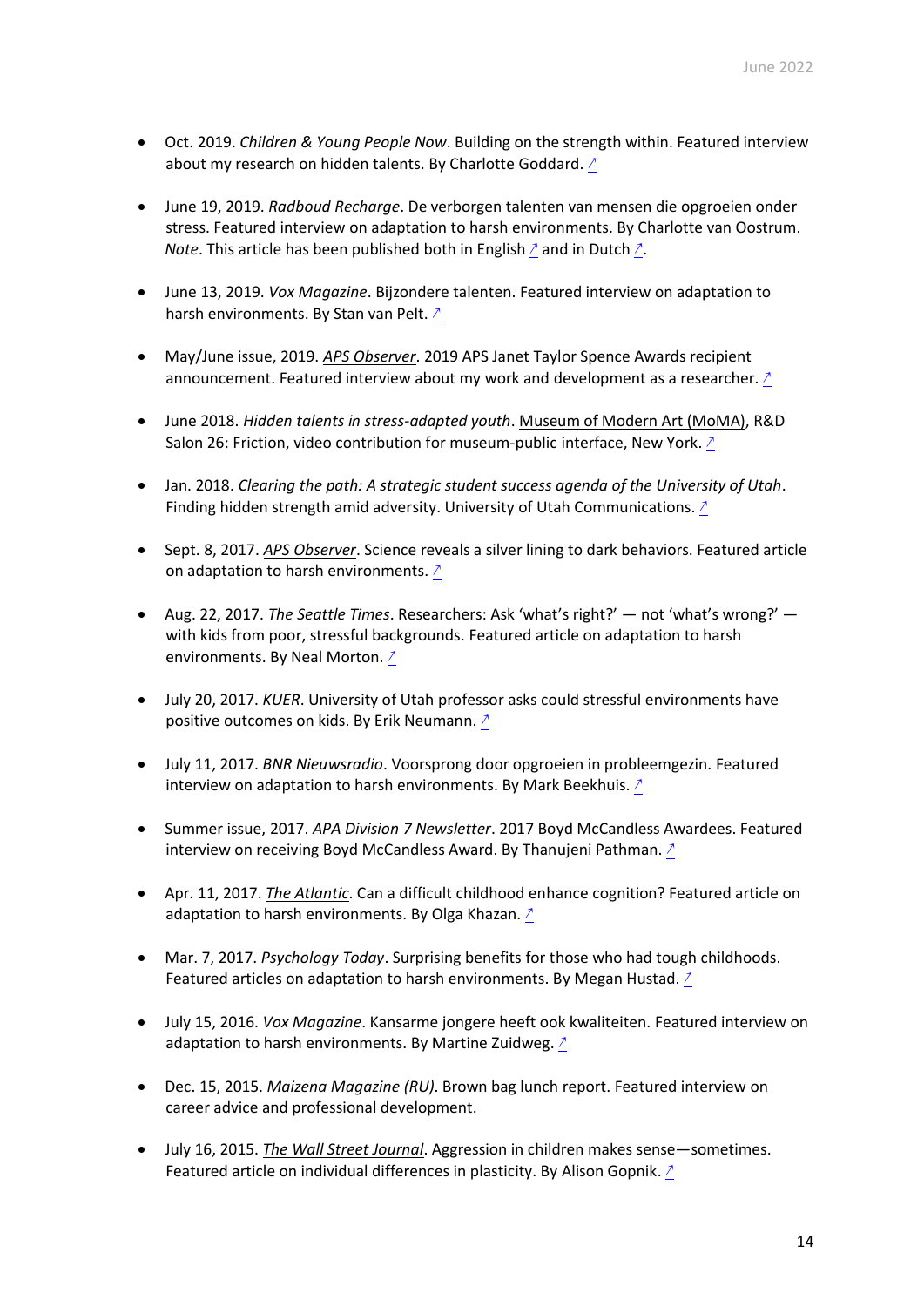- Oct. 23, 2015. *Weekendavisen (Danish Weekend Newspaper)*. Brændt barn skyr ilden. Featured article on adaptation to harsh environments. By Lone Frank. [↗](https://morgenbladet.no/aktuelt/2015/10/brent-barn-skyr-ilden)
- 2013. Featured article on the bystander effect, widely covered e.g., *EurekAlert! Science News*, *Science Daily*, *e! Science News*, and *Feed My Science*.
- May issue, 2012. *Men's Health Magazine*. Title unknown (I never received a copy). Featured article on risk taking and relationship commitment. By Laura Roberson.
- 2011. Article on infants' perceptions of social dominance, widely covered, e.g., *Science News*, *Harvard Gazette*, *The Boston Globe*, *Science Daily*, and *The Wall Street Journal*.
- Apr. 27, 2010. *Live Science*. Men show off to impress women even in virtual setting. Featured article on risk taking in a virtual environment. By Charles Q. Choi. [↗](https://www.livescience.com/6351-men-show-impress-women-virtual-setting.html)
- 2010. Article on blind men's partner preferences, widely covered, e.g., *The New York Times* (Apr. 16; The anatomy of desire; by Daniel Bergner).  $\triangle$
- Spring issue, 2007. *Netherland-America Foundation Newsletter*. The NAF Connection. Featured my talk at the Fulbright-NAF Alumni Meeting in New York.
- Oct. 25, 2003. *NRC Handelsblad, Wetenschap & Onderwijs*. De B-wegen naar kennis. Featured course on controversies in psychology. By Jacqueline Kuijpers. [↗](https://www.nrc.nl/nieuws/2003/10/25/de-b-wegen-naar-kennis-7659484-a996519)

#### **TEACHING** \_\_\_\_\_\_\_\_\_\_\_\_\_\_\_\_\_\_\_\_\_\_\_\_\_\_\_\_\_\_\_\_\_\_\_\_\_\_\_\_\_\_\_\_\_\_\_\_\_\_\_\_\_\_\_\_\_\_\_\_\_\_\_\_\_\_\_\_\_\_\_

denotes scheduled teaching

### **Course co-instructor**

| $2022 - 2023^{\circ}$ | Columbia University (USA): Neuroscience of Adversity (MSc) [guest lecture]                                                                                                                                                                          |  |
|-----------------------|-----------------------------------------------------------------------------------------------------------------------------------------------------------------------------------------------------------------------------------------------------|--|
| $2021 - 2022$         | UU: Integrating Open Science teaching formats (e.g., preregistration, Registered<br>Reports, reproducibility) into the Bachelors program as part of the Innovation in<br>Education project: 'Open and Reliable Science in Bachelor Education' (BSc) |  |
|                       | UU: The $21^{st}$ Century and Modern Humans (BSc)                                                                                                                                                                                                   |  |
|                       | UU: Systematic Behavior Observation (BSc)                                                                                                                                                                                                           |  |
| $2020 - 2022$         | UU: The Science of Psychology (lectures on Open Science) (BSc)                                                                                                                                                                                      |  |
|                       | UU: Academic Professional (BSc)                                                                                                                                                                                                                     |  |
| $2020 - 2021$         | UU: Adolescent Development (BSc)                                                                                                                                                                                                                    |  |
|                       | UU: Cognitive Development (BSc)                                                                                                                                                                                                                     |  |
| $2018 - 2019$         | RU: Early Development: Chances and Risks (BSc)                                                                                                                                                                                                      |  |
| $2016 - 2020$         | RU: Professional Skills for Researchers (lecture on Open Science) (MSc)                                                                                                                                                                             |  |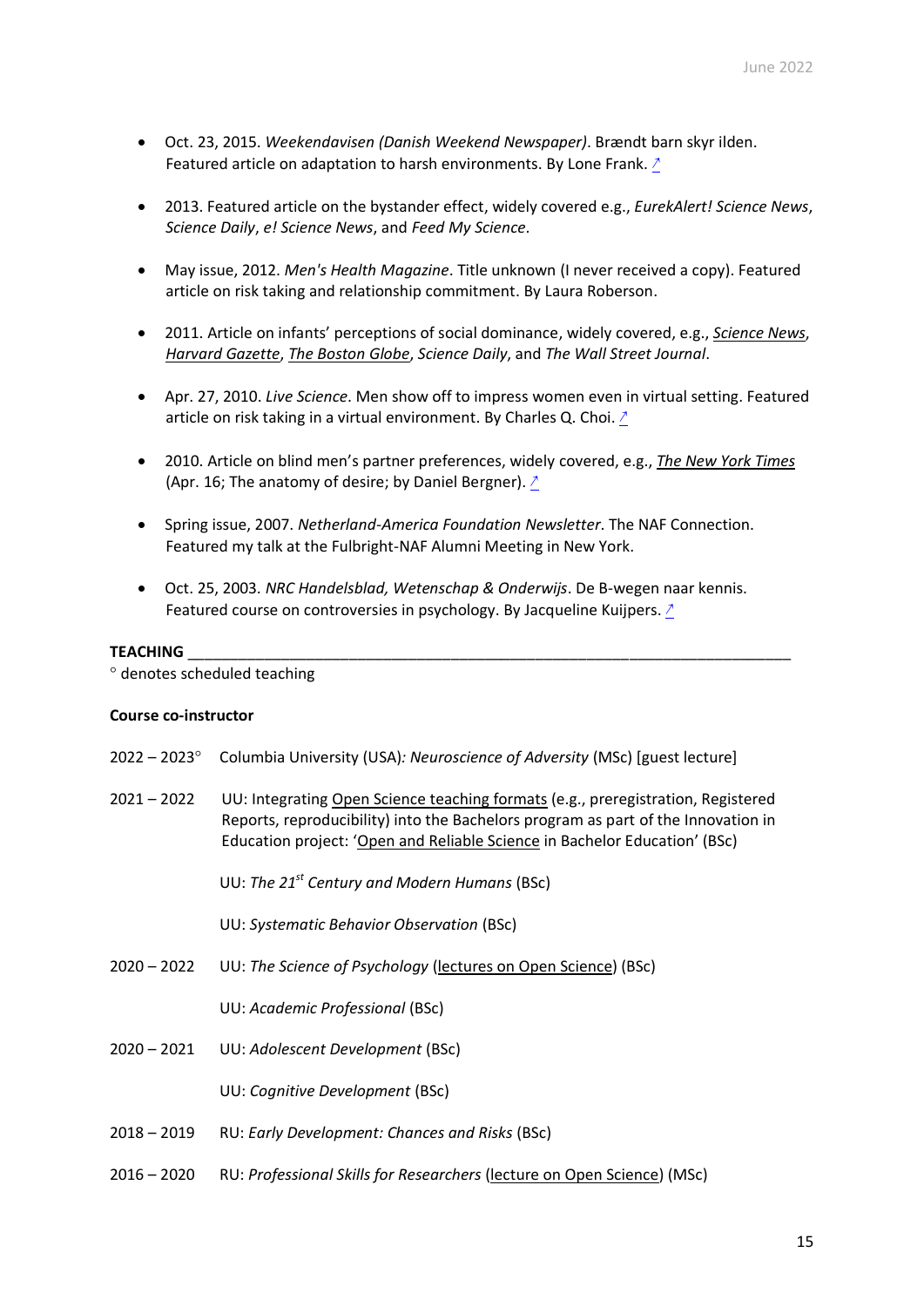- 2016 2020 RU: *Development & Mental Health* (BSc) [taught both in English and in Dutch]
- 2015 2016 RU: *Interpersonal Relations and Interactions* (MSc)

UvA*: Forensic Special Education* (MSc) [guest lecture]

RU: *Open Day BA Recruitment Lectures Psychology* (English track)

- 2014 2016 RU: *Introduction to Developmental Psychology* (BSc)
- 2013 2020 RU: *Evolutionary Foundations of Human Behaviour* (BSc)
- 2013 2016 RU: *Development of Pro- and Anti-social Behavior* (BSc)
- 2012 2016 RU: *Psychobiology of Behavior* (MSc)
- 2012 2014 RU: *Interpersonal Relations and Interactions* (MSc)

**Workshop, seminar, and summer school co-instructor**

- 2022<sup>°</sup> Workshop on Modeling the Evolution of Development [with Nicole Walasek], The Association of Early-career Social Learning Researchers, Amsterdam
- 2022 Workshop on Open Science, INVEST flagship developmental psychology, University of Turku, FI [online]
- 2021 Learning Event for justice professionals, Young in Prison, Amsterdam
- 2021 Workshop on Preregistration, MPI-CSL, Freiburg, DE
- 2021 Training for justice professionals, Young in Prison, Amsterdam
- 2020 2021 Co-creation with Young in Prison, Amsterdam: three sessions of five hours to discuss the existence, measurement, and societal applications of hidden talents, with a youth panel of (former) juvenile delinquents and two social workers
- 2020 Seminar on formal modelling of evolution and development, workshop: *The Mouse in the Supermarket*, Frauenchiemsee, DE
- 2020 Seminar on Open Science, RU Medical Center, Afdeling Eerstelijnsgeneeskunde [Primary Care Physicians]
- 2019 Seminar on Open Science, Communication Science & Artificial Intelligence, BSI
- 2019 Seminar on Open Science, Jacobs Foundation Research Fellowship Meeting (with Michael C. Frank and Jason Yeatman, Stanford University), Dublin, IE
- 2019 Seminar on Open Science, Developmental Psychopathology, BSI
- 2018 Seminar on Open Science, Experimental Psychopathology and Treatment, BSI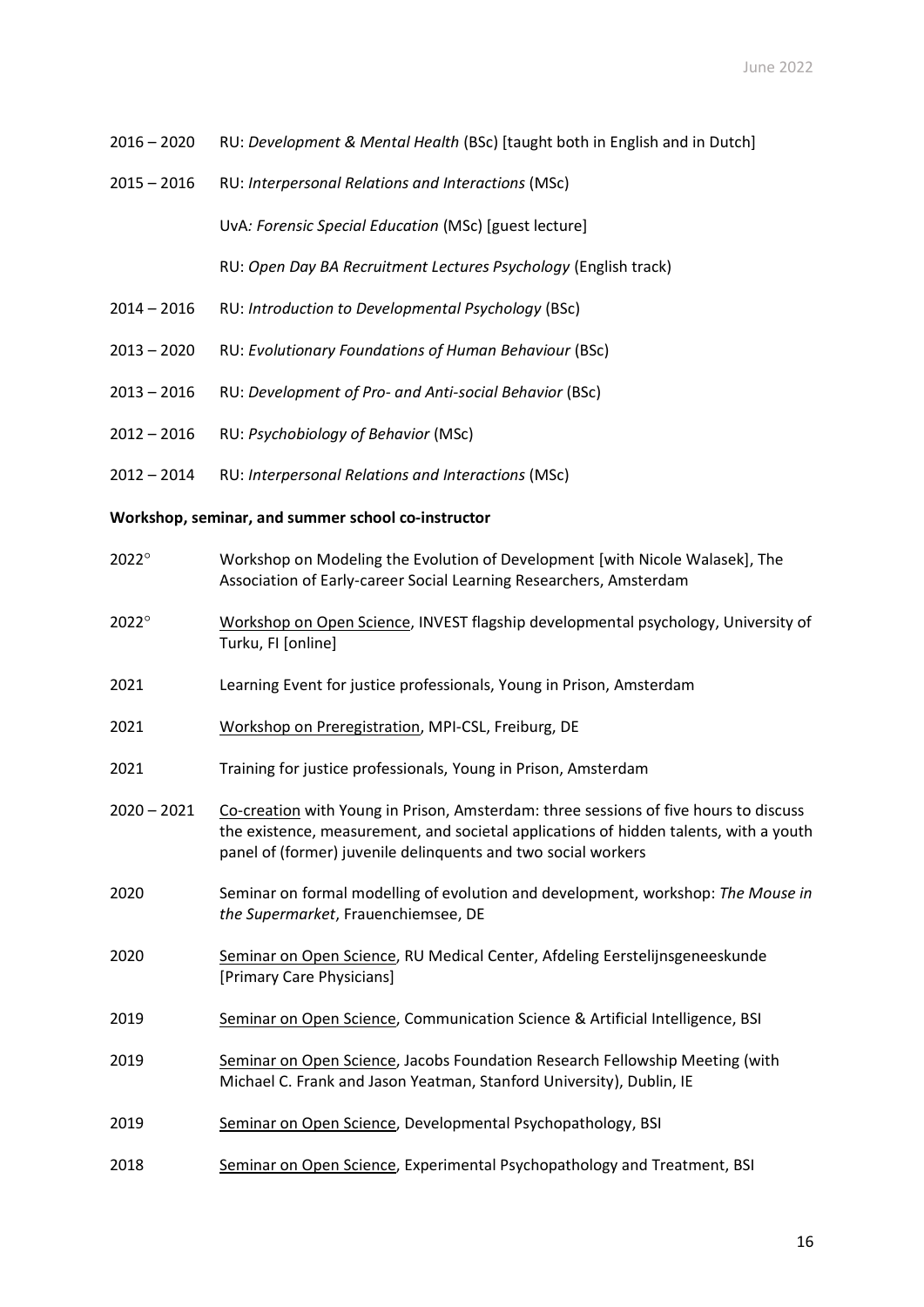- 2016 2017 Summer School (MA-PhD level; see Workshops below), RU
- 2016 2017 Kurt Lewin Institute: workshop (see Workshops below)
- 2015 2016 Summer School (MA-PhD level; see Workshops below), RU
- 2015 Seminar on Open Science, Work, Health & Performance, BSI

#### **Teaching assistantships or associateships**

\* denotes associateship

- 2011 Spring UCLA Anthropology: *Human Evolution\** (BA)
- 2011 Winter UCLA Anthropology: *Human Evolution\** (BA)
- 2010 Fall UCLA Anthropology: *Evolution of Human Sexual Behavior\** (BA)
- 2010 Spring UCLA Anthropology: *Psychological Anthropology* (BA)
- 2010 Winter UCLA Anthropology: *Human Evolution* (BA)
- 2009 Fall UCLA Anthropology: *Evolution of Human Sexual Behavior* (BA)
- 2005-2006 UvA Psychology: *Evolutionary Cognitive Psychology* (BSc-MSc)
- 2004-2005 UvA Psychology: *Evolutionary Cognitive Psychology* (BSc-MSc)
- 2003-2004 UvA Psychology: *Controversies in Psychology* (BSc)

**ACADEMIC ADVISING \_\_\_\_\_\_\_\_\_\_\_\_\_\_\_\_\_\_\_\_\_\_\_\_\_\_\_\_\_\_\_\_\_\_\_\_\_\_\_\_\_\_\_\_\_\_\_\_\_\_\_\_\_\_\_\_\_\_\_\_\_**

### **Postdoctoral researchers**

| Present                                           | Kat Adams Shannon, Stanford University (PhD 2021, New York University) |  |
|---------------------------------------------------|------------------------------------------------------------------------|--|
| Present                                           | Jessica Deitzer, MPI-CSL (PhD 2019, University of Maryland)            |  |
| Present                                           | Ethan Young, RU and UU (PhD 2019, University of Minnesota)             |  |
| PhD students ('promotor' and daily supervisor)    |                                                                        |  |
| Present                                           | Stefan Vermeent, Department of Psychology, UU (PhD Expected 2024)      |  |
| PhD students ('co-promotor' and daily supervisor) |                                                                        |  |
| Present                                           | Sebastian Kübel, MPI-CSL (PhD Expected 2024)                           |  |
| 2022                                              | Nicole Walasek, RU (manuscript approved) [includes corona extension]   |  |
| 2022                                              | Jesse Fenneman, RU (manuscript approved) [includes corona extension]   |  |
| 2019                                              | Marjolein Muskens, Maastricht University                               |  |
|                                                   |                                                                        |  |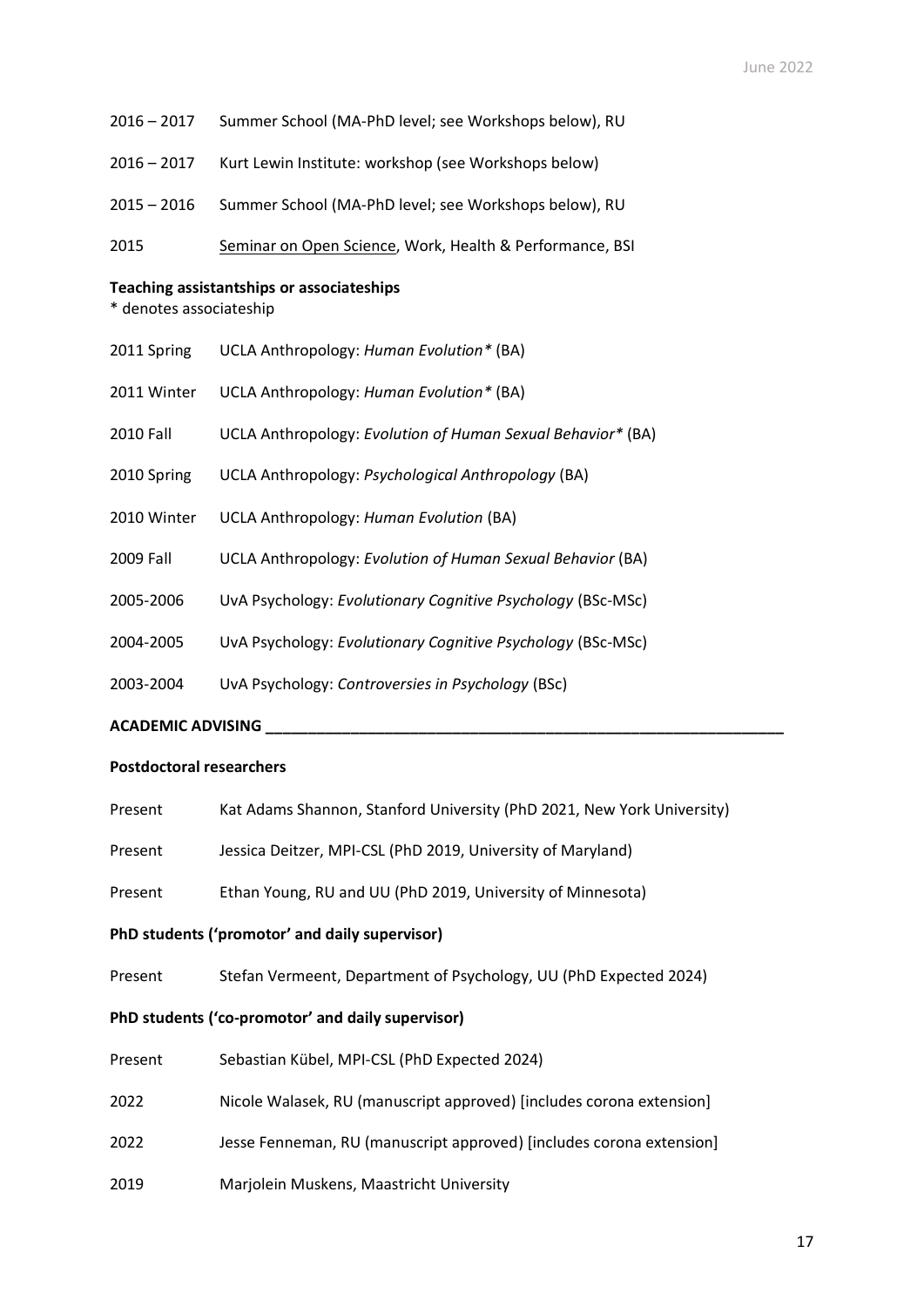## **PhD external committee member**

| Present                                                           | Meriah L. DeJoseph, Institute of Child Development, University of Minnesota, USA                                          |  |
|-------------------------------------------------------------------|---------------------------------------------------------------------------------------------------------------------------|--|
| Present                                                           | Wilson Filipe da Silva Vieira, Department of Comparative Cultural Psychology, MPI for<br>Evolutionary Anthropology, DE    |  |
| 2020                                                              | Jazlyn Nketia (prelim committee), Department of Cognitive, Linguistic, &<br>Psychological Sciences, Brown University, USA |  |
| 2018                                                              | Hugo Mell, Institut Jean-Nicod, Centre National de la Recherche Scientifique, Paris, FR                                   |  |
| 2018                                                              | Leonid Tiokhin, School of Human Evolution and Social Change, Arizona State<br>University, USA                             |  |
|                                                                   | PhD external examiner / promotion assessment committee                                                                    |  |
| 2021                                                              | Chris Harris, Department of Psychology, UU (advisor: Ruud Custers)                                                        |  |
| 2021                                                              | Shuyang Dong, Department of Psychology, UU (advisor: Judith Dubas)                                                        |  |
| 2020                                                              | Yayouk Willems, Department of Biological Psychology, VU Amsterdam (advisor:<br>Meike Bartels)                             |  |
| 2019                                                              | Dorottya Rusz, BSI, RU (advisor: Erik Bijleveld)                                                                          |  |
| 2018                                                              | Hannah Niermann, BSI, RU (advisor: Karin Roelofs)                                                                         |  |
| 2018                                                              | Hugo Mell (final defense), Institut Jean-Nicod, CNRS, Paris (advisors: Coralie<br>Chevallier, Nicolas Baumard)            |  |
| 2018                                                              | Maria Otworowska, Donders Institute, RU (advisor: Iris van Rooij)                                                         |  |
| 2018                                                              | J. Loes Pouwels, BSI, RU (advisor: Toon Cillessen)                                                                        |  |
| 2017                                                              | Anouk van Dijk, Department of Psychology, UU (advisor: Bram Orobio de Castro)                                             |  |
| 2016                                                              | Hugo Mell (practice defense), Institut Jean-Nicod, CNRS, Paris (advisors: Coralie<br>Chevallier, Nicolas Baumard)         |  |
| 2015                                                              | Juan Ramirez, Department of Computer Science, University of Sheffield (advisor:<br>James A. R. Marshall)                  |  |
| Supervision of MSc and BSc students, mentorships, and internships |                                                                                                                           |  |
| $2021 - 2022$                                                     | UU: 2 MSc theses                                                                                                          |  |

- 
- 2020 2021 UU: 2 MSc theses
- 2019 2020 RU: 1 Research MSc thesis; 1 MSc thesis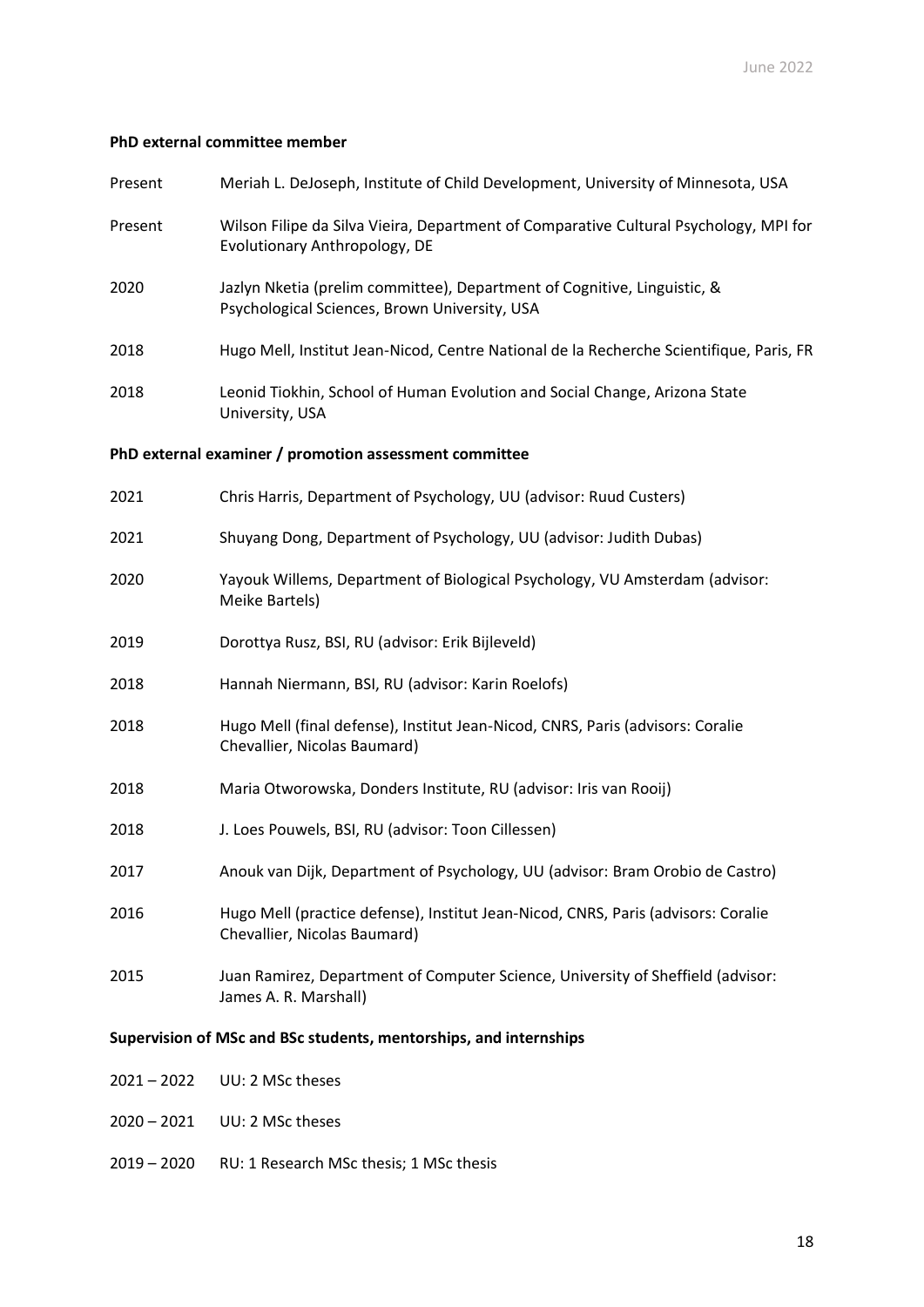- 2018 2019 RU: 1 Research MSc thesis
- 2017 2018 RU: 1 Research MSc thesis
- 2016 2017 RU: 1 Research MSc thesis

UU: 1 external internship

- 2015 2016 RU: 2 Research MSc theses
- 2014 2015 RU: 1 Honours BSc thesis; 1 Research MSc thesis
- 2013 2014 RU: 8 BSc theses; 5 MSc theses
- 2012 2013 RU: 7 BSc theses; 1 MSc thesis

Tilburg University; 1 external internship

- 2008 Research assistants (UCLA, RU, UU)
- 2004 2005 UvA: Mentor, Honors Program; Institute for Interdisciplinary Studies

### **INTERNATIONAL CONFERENCE & SYMPOSIUM TALKS** \_\_\_\_\_\_\_\_\_\_\_\_\_\_\_\_\_\_\_\_\_\_\_\_\_\_\_\_\_\_\_\_

*Note*. This section does not include talks given by coauthors. denotes scheduled talk

- [39°] 2023: Keynote at the 21st European Conference on Developmental Psychology, the biennial meeting of the European Association of Developmental Psychology (EADP) and the INVEST research flagship at the University of Turku, FI
- [38°] 2023: Evolutionary Psychiatry group, Royal College of Psychiatrists, London, UK
- [37°] 2022: The future of game theory in biology, MPI for Evolutionary Biology, Plön, DE
- [36] 2022: European Human Behaviour and Evolution Association, Leipzig, DE [online]
- [35] 2022: Keynote at Mini-symposium on Resilience Meets Criminology, Leiden U
- [34] 2021: Cognition, Behavior & Evolution Network in the low countries, Tilburg, NL
- [33] 2021: 32<sup>nd</sup> Meeting, Human Behavior and Evolution Society [online]
- [32] 2020: 6<sup>th</sup> International Symposium on Resilience Research [online]
- [ ] 2020: Keynote at NIAS-Lorentz workshop on *Developing Models of the World*, Leiden, NL [cancelled due to COVID-19]
- [31] 2019: 31<sup>st</sup> Meeting, Human Behavior and Evolution Society, Boston, MA, USA
- [ ] 2019: Association for Psychological Science, Annual Convention, Washington D.C., DC, USA (no talk; only acceptance remarks for receiving 2019 APS Spence award)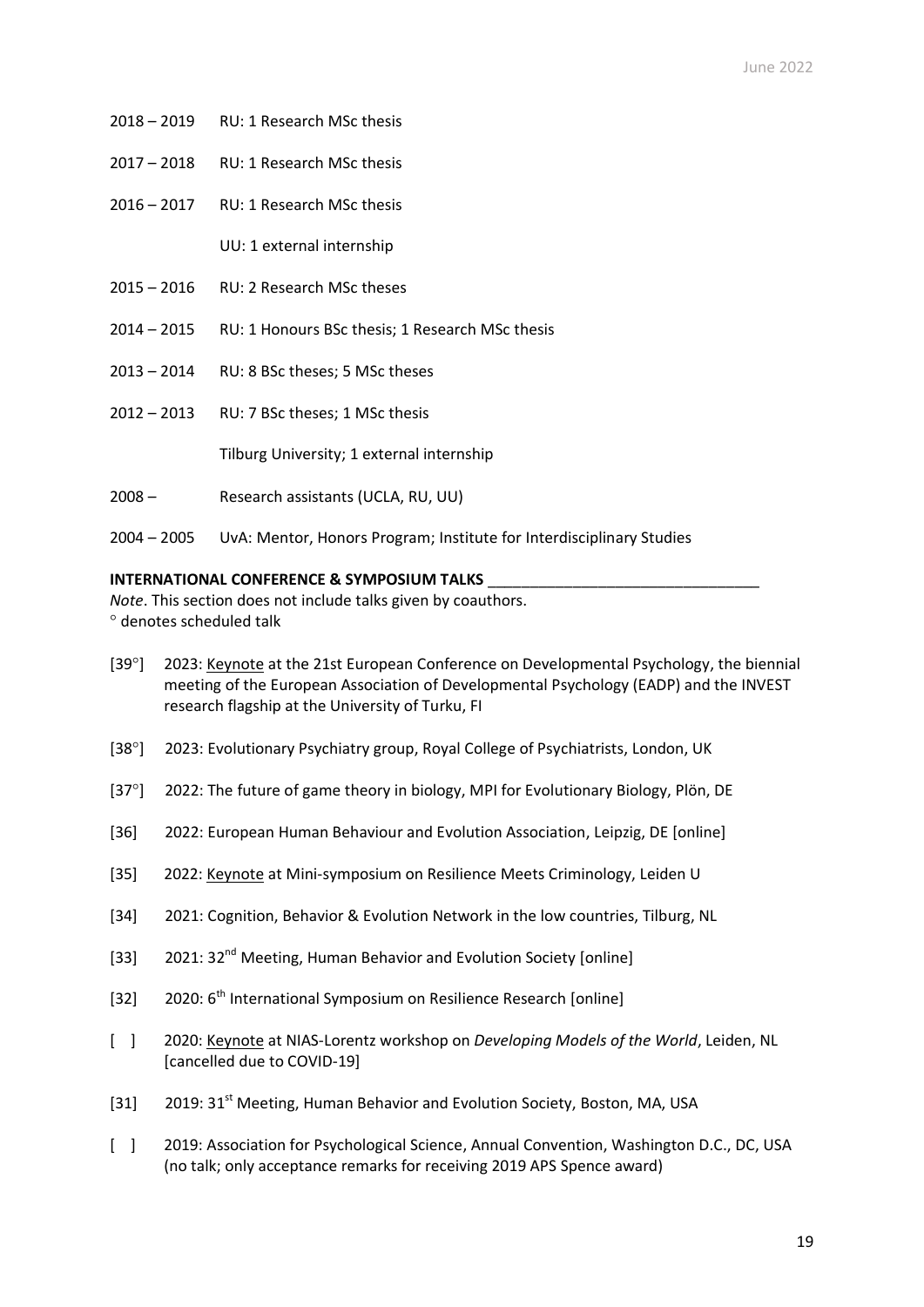- [30] 2019: 3<sup>rd</sup> International Convention of Psychological Science, Paris, FR
- [29] 2018: *Life history and learning* workshop, UC Berkeley, CA, USA
- [28] 2018: Topic meeting on *Promoting Character Development Among Diverse Children and Adolescents*, Society for Research in Child Development, Philadelphia, PA, USA
- [27] 2018: CogSci, Preconference on exploration-exploitation tension in cognitive science, Cognitive Science Society Conference, Madison, WI, USA
- [26] 2018: 30<sup>th</sup> Meeting, Human Behavior and Evolution Society, Amsterdam, NL
- [25] 2018: Mechanisms of cognitive training and transfer, Institute of Cognitive Neuroscience, University College London, London, UK
- [ ] 2017: American Psychological Association Conference, Washington D.C., DC, USA *Boyd McCandless Award Lecture* [invitation to present declined, birth of child]
- [ ] 2017: Keynote at workshop on *Early-environment effects: Towards integrating theoretical and empirical approaches*, Arolla, Switzerland [declined, birth of child]
- [24] 2017: Cue integration workshop, Leverhulme network, University of Exeter, Falmouth, UK
- [23] 2017: European Human Behaviour and Evolution Association, Paris, FR
- [22] 2017: 2<sup>nd</sup> International Convention of Psychological Science, Vienna, AT
- [21] 2016: 16<sup>th</sup> congress, International Society for Behavioral Ecology, University of Exeter, UK
- [20] 2016: European Human Behaviour and Evolution Association, London, UK
- [19] 2015: Early Life Developmental Effects: Unifying Evolutionary and Biomedical Perspectives, Falmouth, Cornwall, UK
- [18] 2015: 27<sup>th</sup> Meeting, Human Behavior and Evolution Society, Columbia, MO, USA
- [17] 2014: Keynote: European Human Behaviour and Evolution Association, Bristol, UK Presented *New Investigator Award Lecture*
- [16] 2014: Keynote: Evolution & Human Behavior in the Low Countries, University of Antwerp, BE
- [15] 2013: Association for Study of Animal Behaviour (Winter Meeting), London, UK
- [14] 2013: Human Evolution and Behavior Network, Gent University, BE
- [13] 2013: Behaviour, joint meeting of the International Ethological Conference and the Association for the Study of Animal Behaviour, Newcastle, UK
- [12] 2013: European Human Behaviour and Evolution Association, Amsterdam
- [11] 2013: Evolution & Human Behavior in the Low Countries, Amsterdam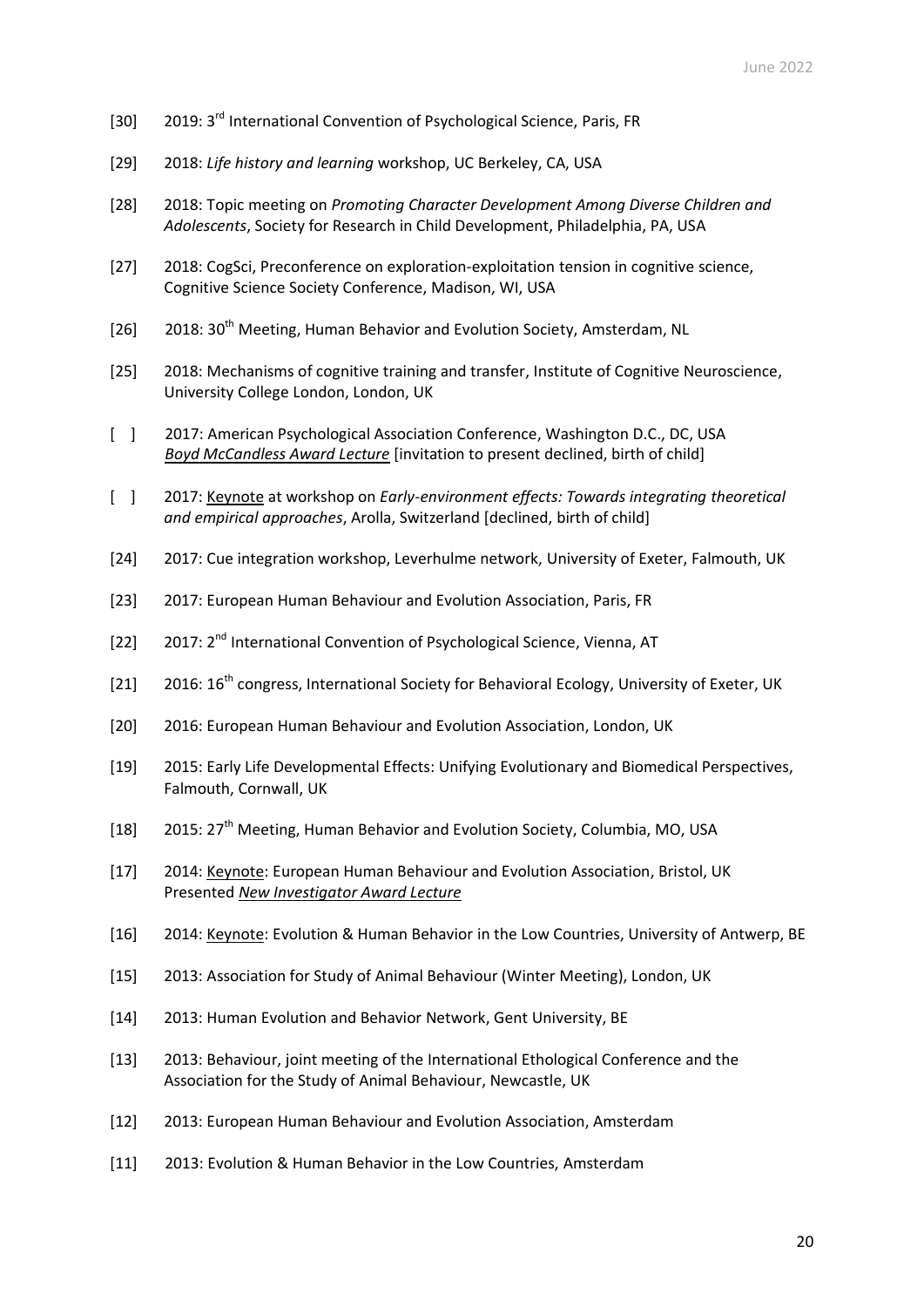- [10] 2012: Society for Research in Child Development, Tampa, FL, USA
- [9] 2011: 14<sup>th</sup> Conference on Social Dilemmas, VU Amsterdam, NL
- [8] 2011: 23rd Meeting, Human Behavior & Evolution Society, Montpellier, FR
- [7] 2010: 22<sup>nd</sup> Meeting, Evolution & Human Behavior Society, Eugene, OR, USA
- [6] 2009: 21st Meeting, Evolution & Human Behavior Society, Fullerton, CA, USA
- [5] 2009: Cognitive & Language Development Symposium, UCLA, CA, USA
- [4] 2009: Society for Research in Child Development, Denver, CO, USA
- [3] 2009: Evolution, Ecology, Mind, & Behavior Meeting, California Polytechnic State University, San Luis Obispo, CA, USA
- [2] 2008: Evolution, Mind, and Behavior Meeting, UC Santa Barbara, CA, USA
- [1] 2008: Cognitive & Language Development Symposium, UC Irvine, CA, USA

### **INVITED TALKS**

*Note*. This section does not include talks given by coauthors. denotes scheduled talk

#### **International**

- [50°] 2022: INVEST flagship developmental psychology, University of Turku, FI [online]
- [49] 2022: University of Virginia, Social Psychology, Student Brown Bag [online]
- [48] 2021: MPI-CSL, Freiburg, DE
- [47] 2021: Evolution and the Social Sciences (speaker series), University of Missouri, Columbia, MO, USA [online]
- [46] 2020: UCLA, Center for Behavior, Evolution, and Culture, CA, USA [online]
- [45] 2020: Center for Adaptive Rationality, MPI for Human Development, Berlin, DE [online]
- [44] 2019: Department of Human Behavior, Ecology, and Culture, MPI for Evolutionary Anthropology, Leipzig, DE
- [43] 2019: Animal Ecology, Institute for Biochemistry and Biology, University of Potsdam, DE
- [42] 2019: Department of Psychology, Yale University, New Haven, CT, USA
- [41] 2019: Department of Psychology, Columbia University, New York, NY, USA
- [40] 2019: Center for Children, Relationships, and Culture, University of Maryland, Maryland, MD, USA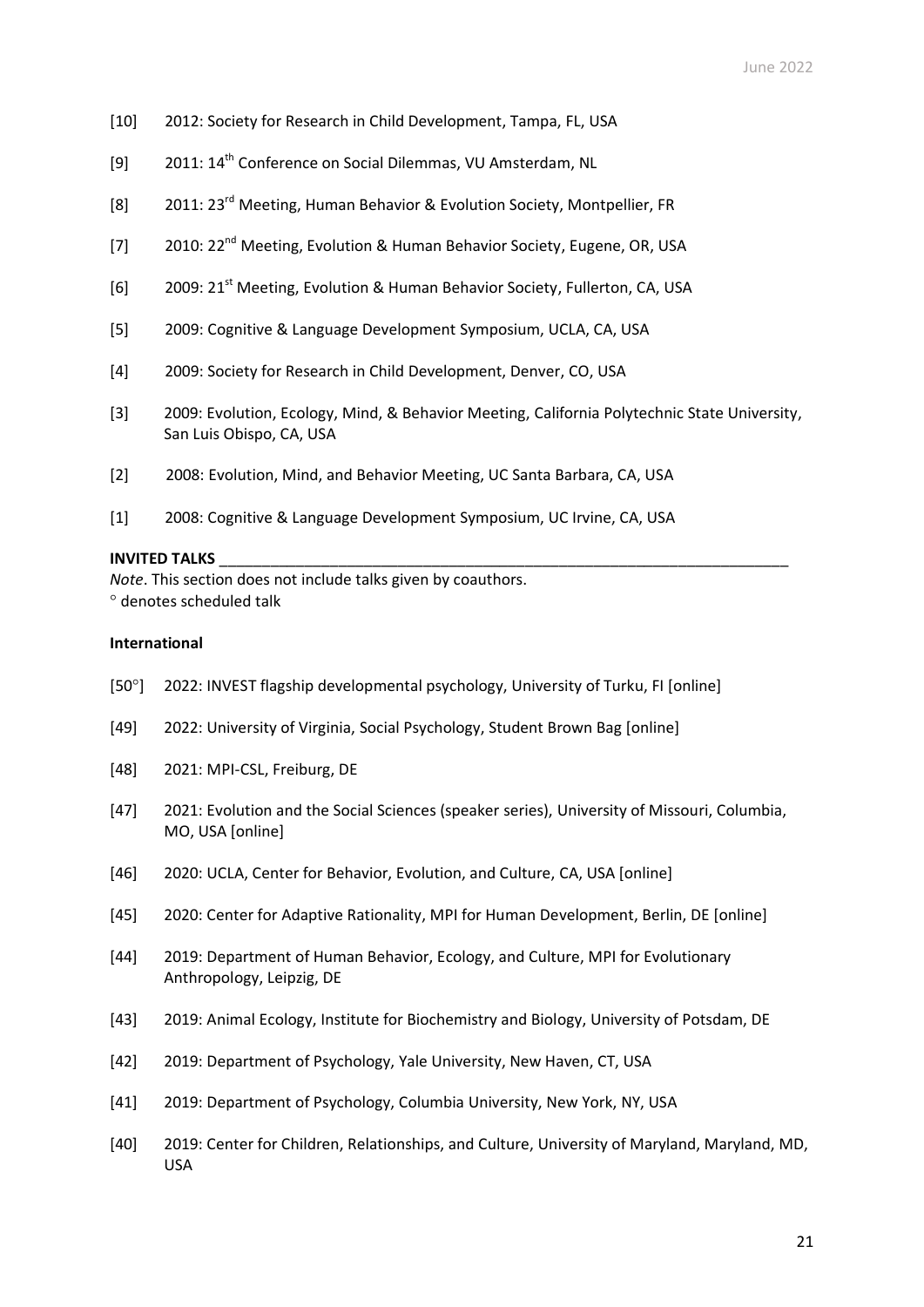- [39] 2019: Department of Psychology (colloquium), New York University, New York, NY, USA
- [38] 2019: Department of Psychology (Hartley lab), New York University, New York, NY, USA
- [37] 2019: Department of Psychology (Gureckis & Lake lab), New York University, New York, NY, USA
- [36] 2019: Jacobs Foundation Research Fellowship Meeting, Dublin, IE
- [35] 2019: Behavior, Economics, and Evolution series, University of Lausanne, CH
- [34] 2018: German Center for Neurodegenerative Diseases, Dresden, DE
- [33] 2018: Institut Jean-Nicod, CNRS, Evolution and Social Cognition Group, Paris, FR
- [32] 2018: Department of Human Behavior, Ecology, and Culture, MPI for Evolutionary Anthropology, Leipzig, DE
- [31] 2018: Flux: The Society for Developmental Cognitive Neuroscience, Berlin, DE
- [30] 2018: Jacobs Foundation Research Fellowship Meeting, Marbach Castle, DE
- [29] 2018: Gopnik Cognitive Development Lab, UC Berkeley, CA, USA
- [28] 2018: Department of Psychology, UC Berkeley, CA, USA
- [27] 2018: Department of Psychology, University of Utah, Salt Lake City, UT, USA (lecture on Open Science, which contributed to curriculum changes towards Open Science in the department's graduate program)
- [26] 2018: BRIDGE meeting of McGill, Johns Hopkins, and Pittsburgh University [online]
- [25] 2018: Department of Psychology, Penn Laboratory for Experimental Evolutionary Psychology, University of Pennsylvania, PA, USA
- [24] 2017: Department of Psychology, Rutgers University, NJ, USA
- [23] 2017: Leibniz-Institute of Freshwater Ecology and Inland Fisheries, Berlin, DE
- [22] 2017: School of Psychology & Neuroscience, University of St Andrews, UK
- [21] 2017: Department of Psychology, University of Utah, Salt Lake City, UT, USA
- [20] 2016: Institut Jean-Nicod, CNRS, Evolution and Social Cognition Group, Paris, FR
- [19] 2016: Departments of Animal Behaviour & Evolutionary Biology, Bielefeld University, DE
- [18] 2016: Center for Cognitive and Decision Sciences, University of Basel, Switzerland
- [17] 2016: Center for Adaptive Rationality & Naturalistic Social Cognition, MPI for Human Development, Berlin, DE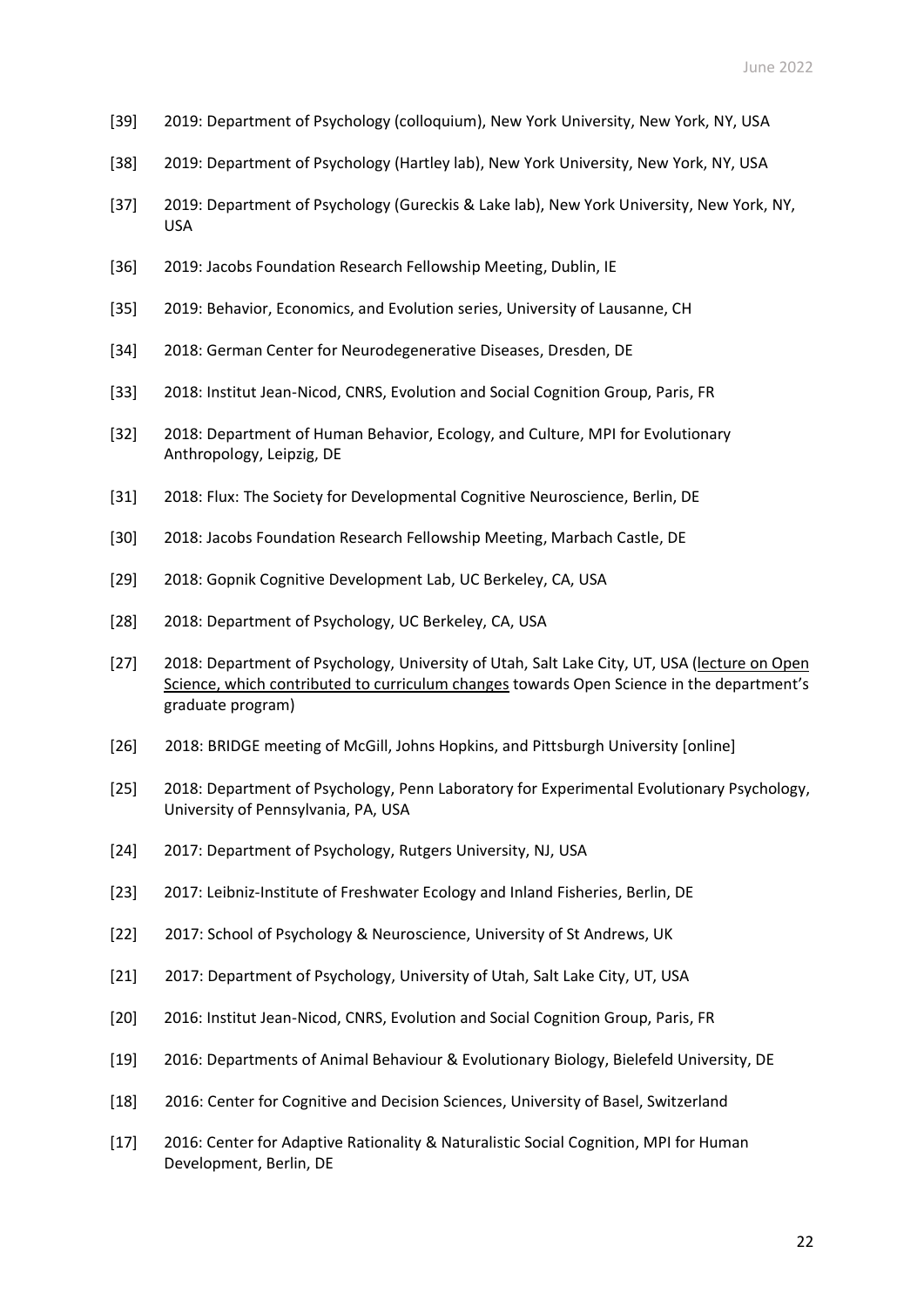- [16] 2016: Departments of Behavioural Ecology & of Evolutionary Ecology, University of Bern, CH
- [15] 2015: Institut Jean-Nicod, CNRS, Evolution and Social Cognition Group, Paris, FR
- [14] 2014: Cambridge University, Department of Zoology, Sub-Department of Animal Behaviour, UK
- [13] 2014: Oxford University, Department of Zoology, Edward Grey Institute, UK
- [12] 2014: Birkbeck, University of London, Centre for Brain and Cognitive Development, UK
- [11] 2014: Psychology and Social Medicine, Bristol University, UK
- [10] 2013: Solving Puzzles of Infant Cognition, Central European University, Budapest, HU
- [9] 2012: Lab of Cognitive Computational Neuroscience, University of Geneva, CH [online]
- [8] 2012: The Lomas Barbudal Capuchin Monkey Project, Bagaces, Costa Rica
- [7] 2012: Change, Plasticity, and Development Colloquium, UC Berkeley, CA, USA
- [6] 2011: Cognitive Development Center, Central European University, Budapest, HU
- [5] 2011: Biology of Social Behavior Lab, Department of Psychology, University of Turin, IT
- [4] 2010: Department of Ecology and Evolutionary Biology, EcoLunch Seminar, UCLA, USA
- [3] 2009: Developmental Affective Neuroscience Laboratory, UCLA, USA
- [2] 2008: Pierce Community College, Woodland Hills, Los Angeles, CA, USA
- [1] 2007: Fulbright-NAF (Netherland-America Foundation) Meeting, New York, USA

## **National**

- [48°] 2022: Psychological Methods, Theory Methods Labs (Prof. Borsboom), UvA [online]
- [47°] 2022: Goallab, Social Psychology, UU
- [46] 2021: Keynote at Open Science faculty symposium of the Open Science Community Utrecht, Faculty of Social & Behavioural Sciences, UU
- [45] 2021: Vereniging Nederlandse Ontwikkelings Psychologie [online, flash talk]
- [44] 2021: Institute of Psychology, Cognitive Psychology Unit, Leiden University [online]
- [43] 2020: Mini-symposium *Understanding child development: Integrating contextual and genetic factors*, celebrating Yayouk Willems' PhD defense, VU Amsterdam
- [42] 2019: Clinical, Neuro- & Developmental Psychology, VU Amsterdam
- [41] 2018: Department of Developmental Psychology, UvA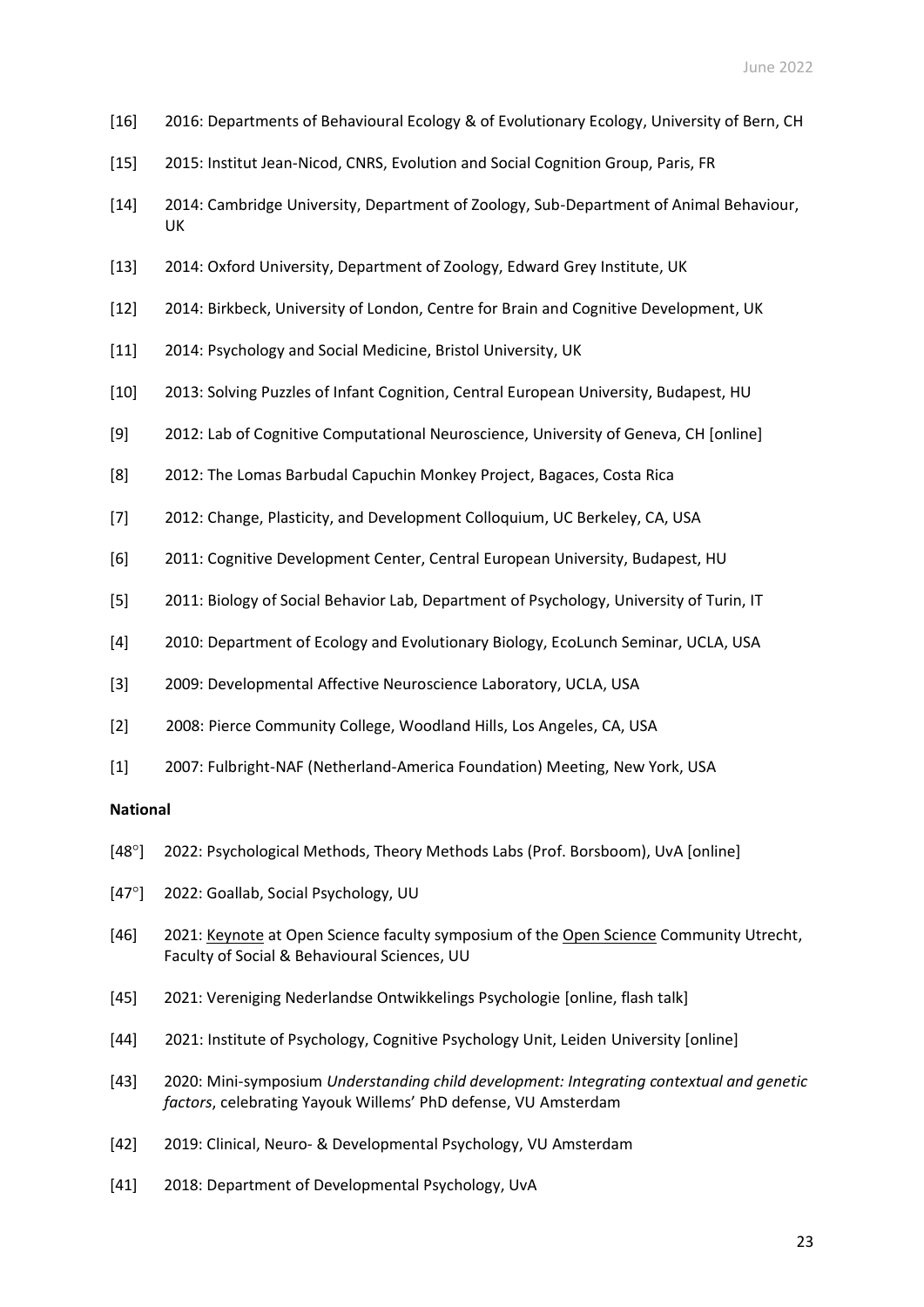- [40] 2018: Symposium, Stress and Psychopathology, RU
- [39] 2018: Symposium, Social contexts of stress and coping, UU
- [38] 2018: Social Cognition Group, BSI, RU
- [37] 2018: Studievereniging Psychologie in Nijmegen, Parent Day, RU
- [36] 2018: Complex Systems Group, BSI, RU
- [35] 2018: Interdisciplinary Social Sciences, Cultural Diversity & Youth, UU
- [34] 2017: Graduate School of Business and Economics, Maastricht University
- [33] 2017: Groningen Institute for Evolutionary Life Sciences, Groningen U
- [32] 2017: Institute of Psychology, Cognitive Psychology Unit, Leiden University
- [31] 2017: Donders Institute for Brain, Cognition and Behaviour, BabyBRAIN Group (Baby Research on Action, Interaction and Neurocognition), RU
- [30] 2017: Studievereniging Psychologie in Nijmegen, Sectie Psychologiestudenten van het Nederlands Instituut van Psychologen, Career Event, RU
- [29] 2017: Kurt Lewin Institute workshop, *Evolutionary Perspectives*, VU Amsterdam
- [28] 2016: Workshop *Modelling Minds*, Donders Institute, RU
- [27] 2016: Department of Social Psychology, UvA
- [26] 2016: Department of Social, Health, and Organizational Psychology, UU
- [25] 2016: Donders Institute, brainstorm session, Adaptations to Harsh Environments, RU
- [24] 2016: Donders Institute, Computational Cognitive Neuroscience lab, RU
- [23] 2016: Bi-annual KLI (Kurt Lewin Institute) conference, Zeist
- [22] 2016: Experimental Developmental Psychopathology, Utrecht U
- [21] 2016: Donders Institute, Translational Neuroscience Unit, RU
- [20] 2015: Annual Behavioral Sciences Day, BSI, RU
- [19] 2015: Dutch Neuroscience Meeting, Lunteren
- [18] 2015: NWO Netherlands Institute for the Study of Crime and Law Enforcement
- [17] 2015: Recruitment lecture for high school students (5- and 6 VWO), RU
- [16] 2015: Donders Institute, Computational Cognitive Science group, RU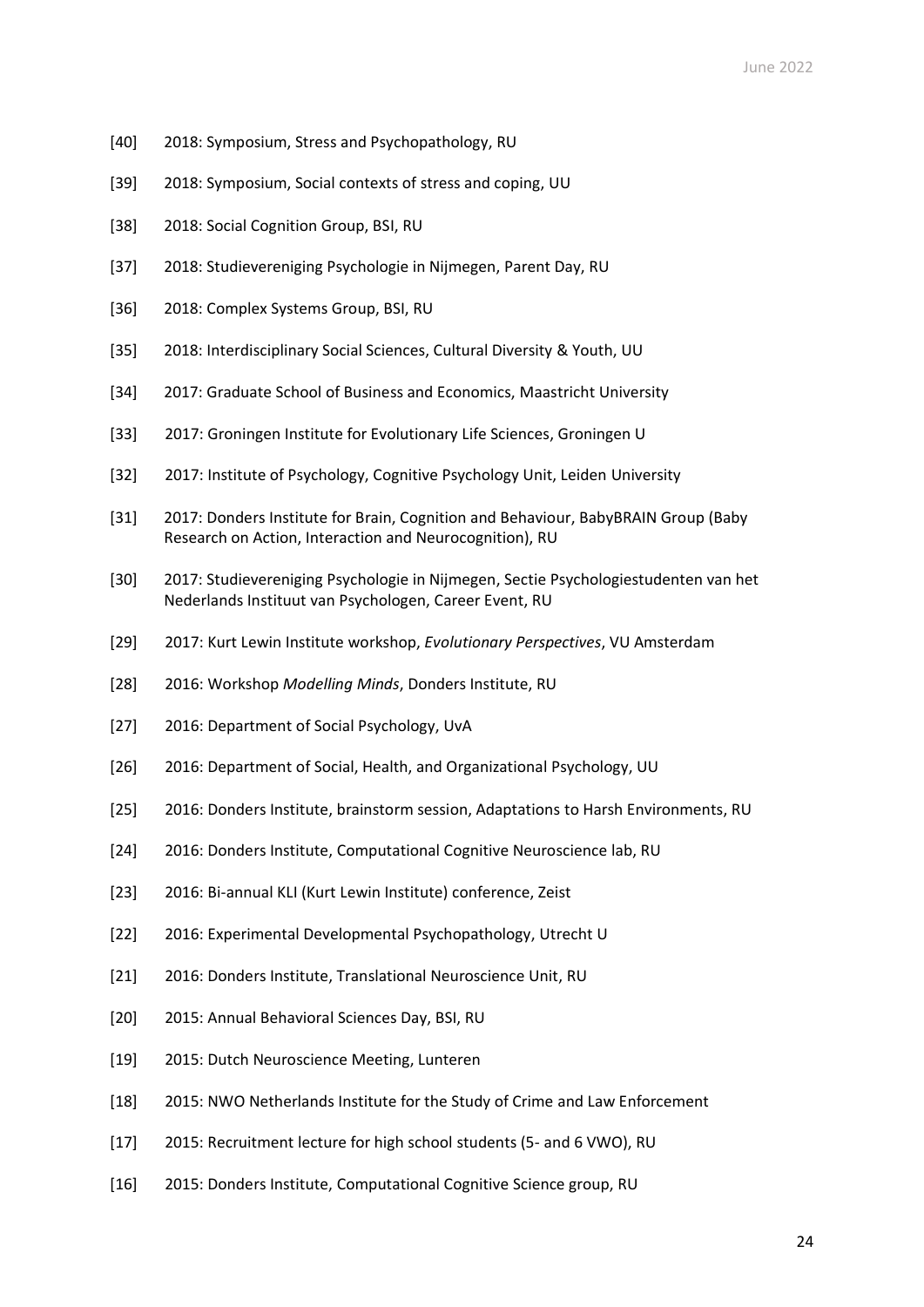- [15] 2015: Department of Developmental Psychology, Tilburg University
- [14] 2015: Vereniging Nederlandse Ontwikkelings Psychologie lab demos
- [13] 2015: Studievereniging Psychologie in Nijmegen
- [12] 2014: HOVO Rotterdam, Erasmus Academie
- [11] 2014: Experimental Psychopathology and Affective Neuroscience Lab, RU
- [10] 2014: Research Master Thesis Conference, RU
- [9] 2013: Psychology Meets Biology Symposium, University of Groningen
- [8] 2013: Department of Social and Organizational Psychology, VU Amsterdam
- [7] 2013: Department of Social Psychology, Tilburg U
- [6] 2013: Department of Organizational and Social Psychology, UvA
- [5] 2013: University Center for Psychiatry, University Medical Center Groningen
- [4] 2013: Workshop *Adaptive developmental plasticity*, RU
- [3] 2013: Person Perception Lab, Social Cognition group, RU
- [2] 2012: Department of Social and Organizational Psychology, VU Amsterdam
- [1] 2012: Department of Developmental Psychology, BSI, RU

#### **Poster presentations**

*Note*. This section does not include posters presented by coauthors.

- 2015 European Human Behaviour and Evolution Association, Helsinki, FI
- 2013 BCCCD Conference, Cognitive Development Center, Budapest, HU
- 2010 SPSP Evolutionary Psychology Preconference, Las Vegas, USA
- 2009 31rd Meeting of the Cognitive Science Society, VU Amsterdam

### **Invited discussant**

- 2022 Philosophy of Behavior Analysis Journal Club, University of Agder, NO [online]
- 2022 Decision Making in Conditions of Adversity, international research group [online]
- 2022 Panel on Theory Formation, Faculty of Social & Behavioural Sciences, UU
- 2021 International Symposium on *Challenges in the evaluation of adaptation processes in the study of self-regulation* [online]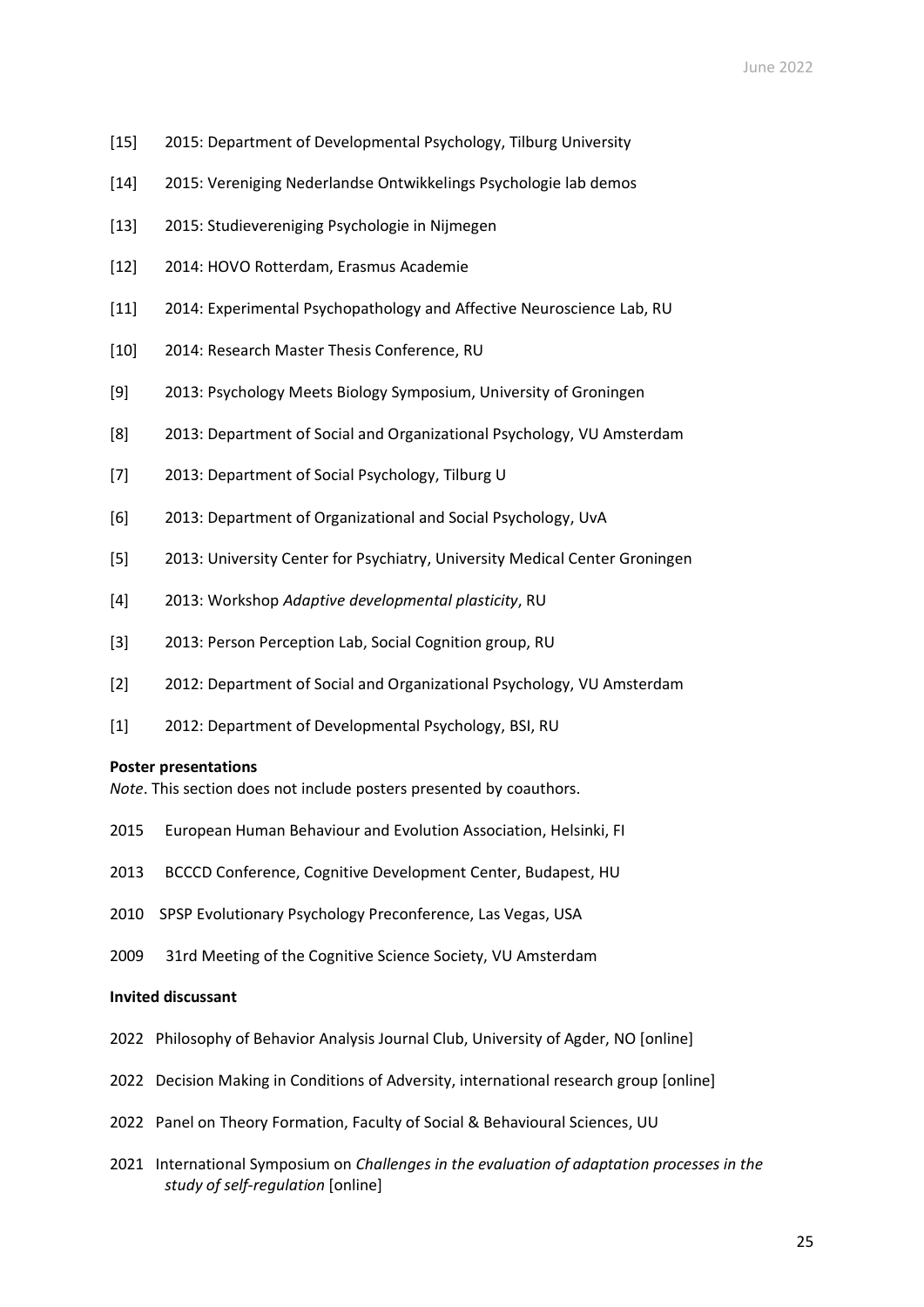### 2021 Youth Development Institute, University of Georgia, Athens, USA [online]

### **Workshop participation**

*Note.* This section excludes workshops I co-organized; those are listed below.

- 2022<sup>o</sup> MPI UCL Symposium and Advanced Course, Jacobs Foundation, Marbach Castle, DE
- 2022° The future of game theory in biology, MPI for Evolutionary Biology, Plön, DE
- 2021 NIAS-Lorentz workshop on *Developing Models of the World*, NL [online] (incl. pitch)
- 2020 Jacobs Foundation Research Fellowship Meeting [online]
- 2019 Plenary Discussion on Open Science (with Andreas Brandmaier), Center for Lifespan Psychology at the MPI for Human Development, Berlin
- 2018 JSMF Understanding Human Cognition Program, Oxford, UK (incl. pitch)
- 2018 Mechanisms of cognitive training and transfer, UCL (see International Talks)
- 2018 Jacobs Foundation Research Fellowship Meeting, DE (see International Talks)
- 2017 Cue integration workshop, Leverhulme network (see International Talks)
- 2016 *Modelling Minds*, Donders Institute, RU (see National Talks)
- 2016 Invited participant in Volkswagen Stiftung funded workshop: *Towards a general theory of the pace-of-life syndrome—meeting 2*, Hannover, DE
- 2015 Invited participant in Volkswagen Stiftung funded workshop: *Towards a general theory of the pace-of-life syndrome—meeting 1*, Hannover, DE
- 2015 *Early Life Developmental Effects*, Falmouth, UK (see International Talks)
- 2012 *Cognitive Modules & Interfaces*, Trieste, IT
- 2012 Student, *Bayesian Modeling for Cognitive Science*, UvA
- 2009 *Babies in the Wild*, Cornell University, Ithaca, NY, USA

## **ORGANIZATIONAL EXPERIENCE**

denotes scheduled event

### **Research network meetings**

- 2018 July. Four-day research network meeting on Adaptations to Childhood Stress, supported by the Robert Wood Johnson Foundation, Park City, Utah, USA
- 2018 Feb. Two-day research network meeting on Adaptations to Childhood Stress, supported by the Robert Wood Johnson Foundation, Salt Lake City, Utah, USA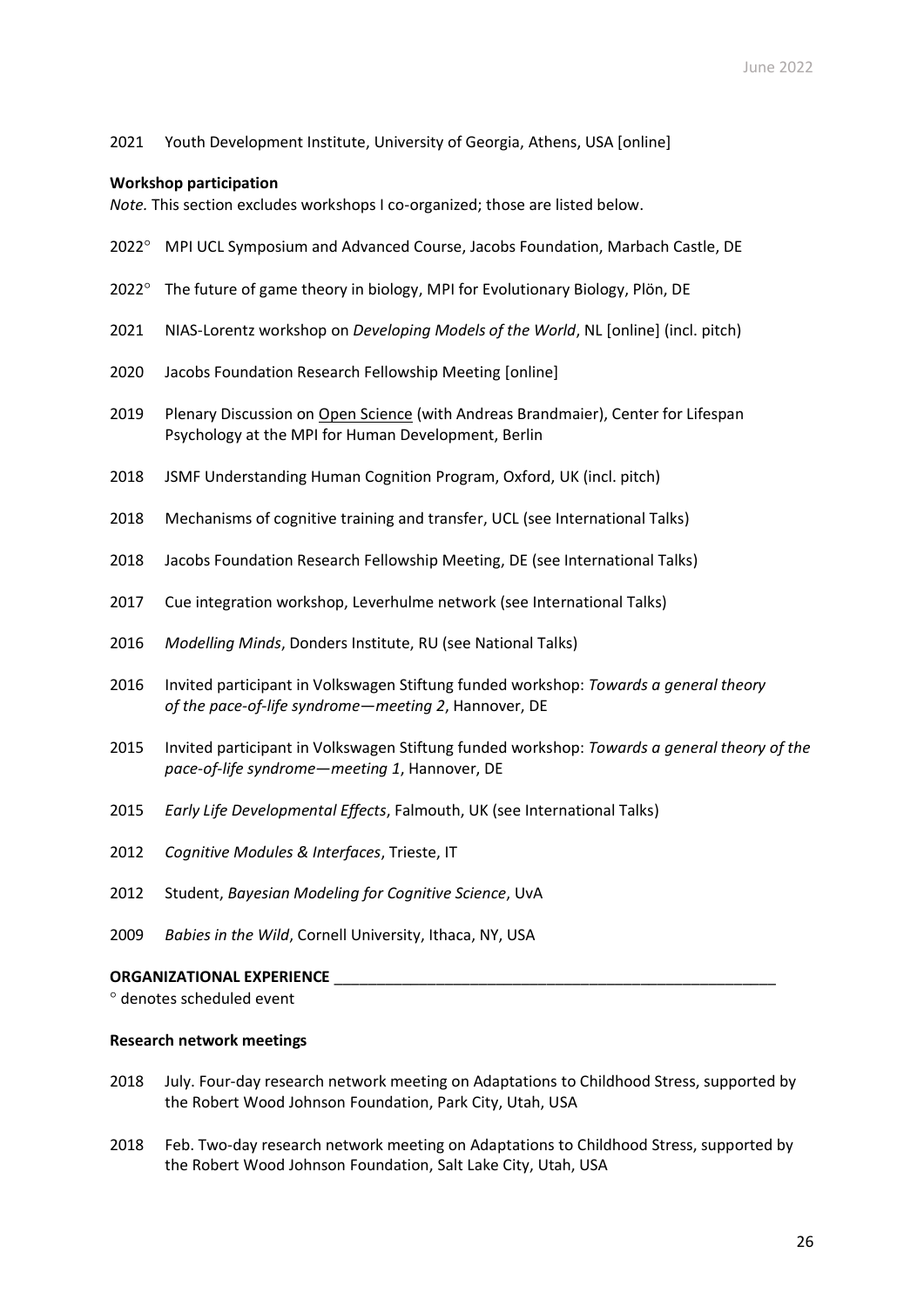- 2017 May. Two-day research network meeting on Adaptations to Childhood Stress, supported by the Robert Wood Johnson Foundation, Salt Lake City, Utah, USA
- 2017 Jan. Three-day research network meeting on Adaptations to Childhood Stress, supported by the Robert Wood Johnson Foundation, Salt Lake City, Utah, USA

#### **Symposia**

- 2020 Moderator of HBES Virtual Roundtable Series, *Life history theory as applied to inter-individual variation*, for the Human Behavior and Evolution Society [↗](https://www.youtube.com/watch?v=OOOVNK8WpaA&t=1s)
- 2018 Co-organized session: *Leveraging Stress-Adapted Skills to Build Character*, special topic meeting on "Promoting character development among diverse children and adolescents", Society for Research in Child Development, Philadelphia, PA, USA
- 2017 Chaired session: *Early Development*, VNOP-ISED-CAS Research Days 2017, Utrecht
- 2017 Chaired & co-organized session: Cognitive Adaptations to Harsh Environments, 2<sup>nd</sup> biennial International Convention of Psychological Science, Vienna, AT
- 2016 Co-organized: *From parents to peers: the consequences of information use for evolution, development and social behaviour*, 16th congress, International Society for Behavioral Ecology, University of Exeter, UK
- 2016 Teaching symposium for Department of Developmental Psychology staff, RU
- 2015 Organized: Evolution of learning and plasticity, 27<sup>th</sup> Meeting, Human Behavior and Evolution Society, Columbia, MO, USA
- 2013 Chaired session: *Evolution of learning*, ASAB Winter Meeting, London, UK
- 2013 Chaired & organized session: *Human life history—Integrating development, physiology, and ecology*, Behaviour 2013 Conference, Newcastle, UK
- 2009 Chaired & organized session: *Origins of social perception*, SRCD, Denver, CO, USA
- 2008 Co-organized: *Evolution, ecology, mind & behavior*, California Polytechnic State University, San Luis Obispo, CA, USA
- 2007 Co-organized: *Human nature and society*, UCLA, CA, USA
- 2003 Co-organized: *Science and religion—Eternal battle or peacefully compatible*, Association for Psychology Students Amsterdam (VSPA), UvA

#### **Conferences**

- 2016 BSI day: host of keynote speaker Prof. Eric-Jan Wagenmakers, UvA
- 2015 Co-organized EHBEA satellite meeting Evolutionary Developmental Biology
- 2014 BSI research day: host of keynote speaker Prof. Daniel Nettle, Newcastle University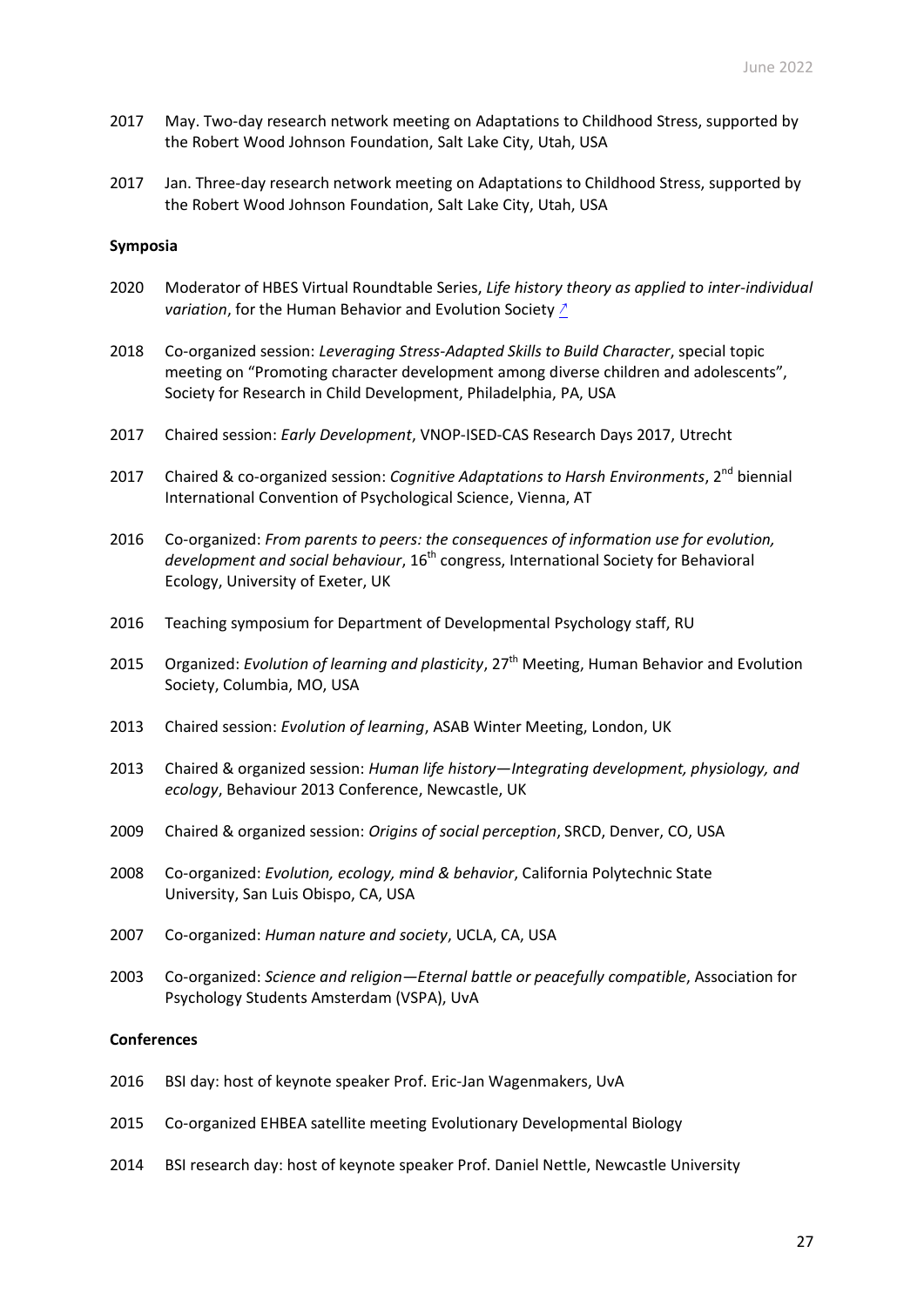- Chaired: *Language and the mind*, VSPA, UvA
- Chaired & organized: *Researching the self*, VSPA, UvA
- Co-organized: *Evolutionary psychology*, VSPA, UvA

### **Workshops**

*Note.* This section includes only workshops I co-organized and participated in.

- Co-organized (primary organizer: Gerd Kempermann) Volkswagen Stiftung funded workshop: *The Mouse in the Supermarket*, Frauenchiemsee, DE
- Co-organized (with Michael C. Frank and Jason Yeatman) workshop on *Open Science*, Jacobs Foundation Research Fellowship Meeting, Dublin, Ireland
- Co-organized (with Alison Gopnik and Michael Tomasello) three-day workshop on *Life history and learning*, Institute of Human Development and the Institute of Cognitive and Brain Sciences, UC Berkeley, CA, USA
- Co-organized two-day workshop on *Evolutionary Perspectives: Bridging Developmental, Social, and Organizational Psychology*, Kurt Lewin Institute, NL
- Co-organized 1-week international Summer School: *Early Human Development*, RU
- Co-organized 1-week international Summer School: *Early Human Development*, RU
- Chaired & organized: *Differential Susceptibility to Environmental Influences*, Jay Belsky (UC Davis), RU
- Co-organized: *Prenatal stress in evolutionary perspective*, Marco Del Giudice (University of New Mexico), RU
- Chaired & organized: *Adaptive developmental plasticity*, Bruce J. Ellis (University of Arizona), RU

### **Colloquia**

| 2019 | Sinead English, University of Bristol (co-organized with PhD student Nicole Walasek),<br>at RU |
|------|------------------------------------------------------------------------------------------------|
| 2018 | Annie Wertz, David Pietraszewski, MPI for Human Development, at RU                             |
| 2016 | Richard McElreath, MPI for Evolutionary Anthropology, at RU                                    |
| 2016 | Cristina Moya, MPI for Evolutionary Anthropology & UC Davis, at RU                             |
| 2015 | Jay Belsky, UC Davis, at RU                                                                    |
| 2014 | Marco Del Giudice, University of New Mexico, at RU                                             |
| 2013 | Bruce J. Ellis, University of Arizona, at RU                                                   |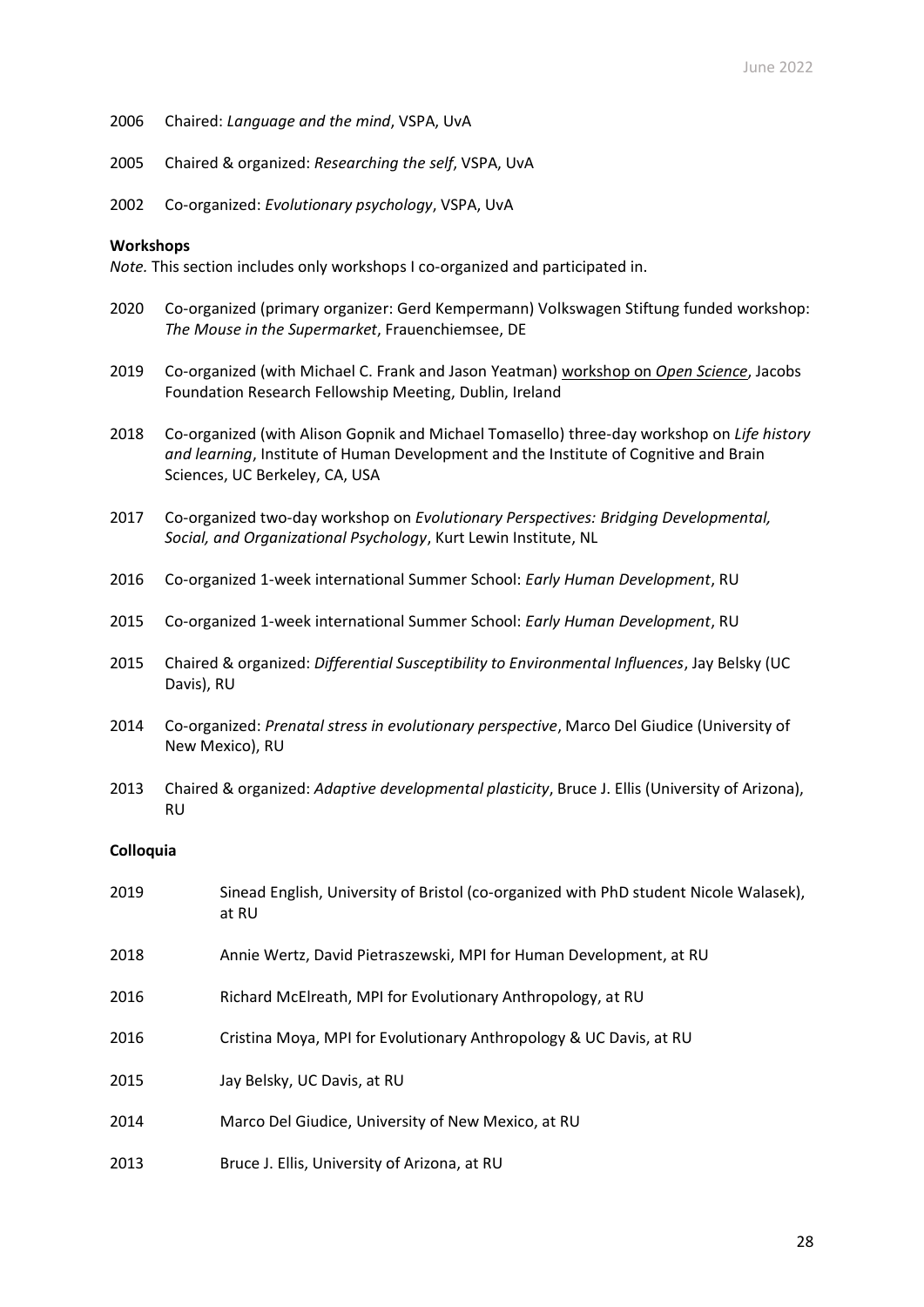## 2013 Robert Kail, Purdue University, at RU

2002 – 2003 Chaired, Lecture- and Discussion Committee VSPA: dozens of colloquia, at UvA

2001 – 2002 Member, Lecture- and Discussion Committee VSPA: dozens of colloquia, at UvA

### **PROFESSIONAL SERVICE** \_\_\_\_\_\_\_\_\_\_\_**\_\_\_**\_\_\_\_\_\_\_\_\_\_\_\_\_\_\_\_\_\_\_\_\_\_\_\_\_\_\_\_\_\_\_\_\_\_\_\_\_\_\_\_\_\_\_\_\_

denotes scheduled event

## **Academic committee work**

| 2022          | Workgroup Team Spirit, Faculty of Social and Behavioural Sciences, UU                                                                                                                                                                                                     |
|---------------|---------------------------------------------------------------------------------------------------------------------------------------------------------------------------------------------------------------------------------------------------------------------------|
| 2021          | Grant panel, Open Competition 2021, Social Sciences and Humanities, Dutch<br>Research Council (NWO) [participation cancelled due to conflict of interest]                                                                                                                 |
| $2021 - 2024$ | APS Janet Taylor Spence Award Committee for Transformative Early Career<br>Contributions, Association for Psychological Science                                                                                                                                           |
| $2020 -$      | Facultary Open Science Team, Faculty of Social and Behavioural Sciences, UU; discuss<br>and develop Open Science initiatives and roadmaps for the faculty                                                                                                                 |
| $2020 -$      | Organized departmental research meetings to discuss topics relevant to all faculty<br>(e.g., inspiring theories, sensitive topics, rewards and incentives)                                                                                                                |
| 2020          | Dutch Research Agenda (Nationale Wetenschapsagenda), evaluate suitability of<br>proposals for 'Child and adolescent development, upbringing and education'                                                                                                                |
| 2019          | Contributed to writing a profile report for a Full Professor position at the BSI                                                                                                                                                                                          |
| $2019 - 2020$ | Margo Wilson Award for best paper in the journal Evolution & Human Behavior                                                                                                                                                                                               |
| $2018 - 2020$ | Preregistration officer, BSI: facilitating preregistration in the institute by creating<br>resources (e.g., webpage; $\triangle$ ), sharing information (e.g., talks), and offering help. We<br>initiated an annual PhD preregistration award to encourage this practice. |
| 2018          | Jury member, BSI Best Paper Committee                                                                                                                                                                                                                                     |
| 2017          | Jury member, C. Mohrmann Stipendium to support female PhD students, BSI                                                                                                                                                                                                   |
| 2017          | Advised admissions committee, Research Masters Behavioural Science, BSI                                                                                                                                                                                                   |
| 2017          | Young Scientists Lunch of the EHBEA, invited participant: discuss and exchange ideas<br>on science and early career issues with students and young researchers                                                                                                            |
| $2016 - 2017$ | Co-chaired: Boyd McCandless Award committee, Division 7 (Developmental<br>Psychology), American Psychological Association (APA)                                                                                                                                           |
| 2015          | Member of advisory committee for a colleague's advancement to the rank of<br>Assistant Professor in the School of Psychology and Artificial Intelligence, RU                                                                                                              |
| 2015          | Hiring Committee, three Lecturers in Developmental Psychology, BSI                                                                                                                                                                                                        |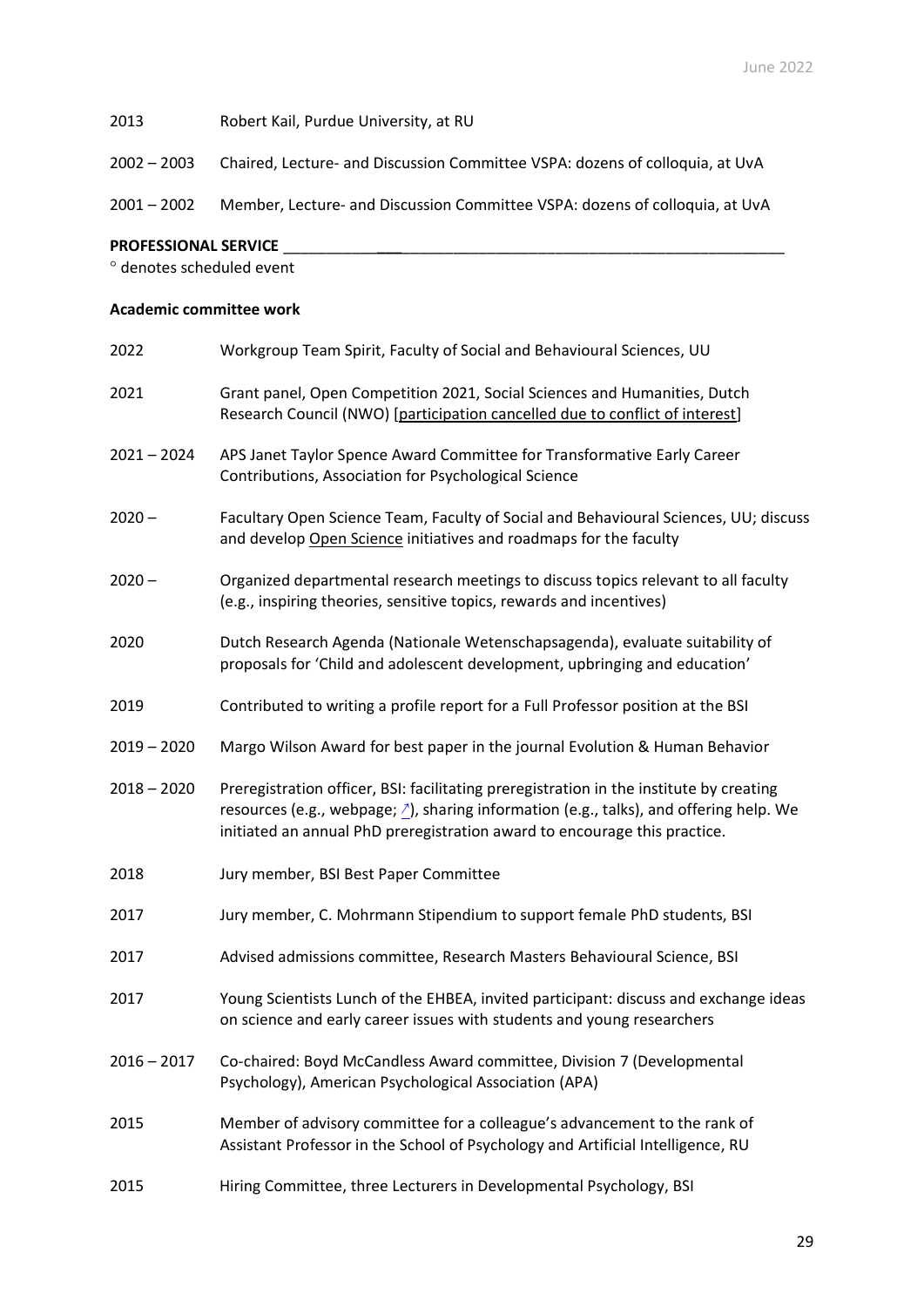- 2015 Young Scientists Lunch of the Maizena MA Society, invited participant
- 2014 Hiring Committee, Lecturer in Developmental Psychology, BSI
- 2013 2019 Member of Science Committee, BSI: evaluating PhD proposals, facilitating highquality science within the institute, encouraging the development of transparent (Open Science) research practices, including preregistration
- 2013 2016 Member of Life-Course Committee: improve structure and coherence of life-course curriculum within Developmental Psychology program, BSI
- 2013 Member of two different PhD Admissions Committees (Social Cognition; Experimental Psychopathology and Treatment), BSI
- 2013 Member of advisory committee for a colleague's advancement to the rank of Full Professor in 'Psychobiology of early development', BSI

## **Outreach / service to society**

- $2022^{\circ}$  Lecture.nl: lectures on hidden talents for companies and brainstorm about how stress-adapted abilities can be leveraged in their industry. Lecture 6 will be for a Dutch asset management firm, Robeco (August 2022)
- 2022 I tried but did not succeed hosting a Ukranian researcher via Science for Ukraine
- 2022 Answered question posed by citizens for the Utrechtse Wetenschapsagenda, UU
- 2022 Lecture.nl: lectures on hidden talents for companies and brainstorm about how stress-adapted abilities can be leveraged in their industry. Lecture 5 was for a mail, parcel and e-commerce corporation, PostNL (22-02-2022) [online]
- 2021 Lecture.nl: lectures on hidden talents for companies and brainstorm about how stress-adapted abilities can be leveraged in their industry. Lecture 4 was for Asset Management group Algemene Pensioen Groep (APG) (19-08-2021) [online]
- [ ] Lecture.nl: lectures on hidden talents for companies and brainstorm about how stress-adapted abilities can be leveraged in their industry. Lecture would have been for organization Chief Human Resources Officer (CHRO) in Nistelrode (08-09-2020), but it was cancelled due to COVID-19
- 2020 Lecture.nl: lectures on hidden talents for companies and brainstorm about how stress-adapted abilities can be leveraged in their industry. Lectures 2 and 3 were for Adyen, Payments Platform, in Amsterdam (20-08-20)
- 2019 Science Café Nijmegen on the topic 'Adaptive Systems', lecture and discussion
- 2019 Lecture.nl: lectures on hidden talents for companies and brainstorm about how stress-adapted abilities can be leveraged in their industry. Lecture 1 was for private banking company InsingerGilissen in Amsterdam (29-08-19)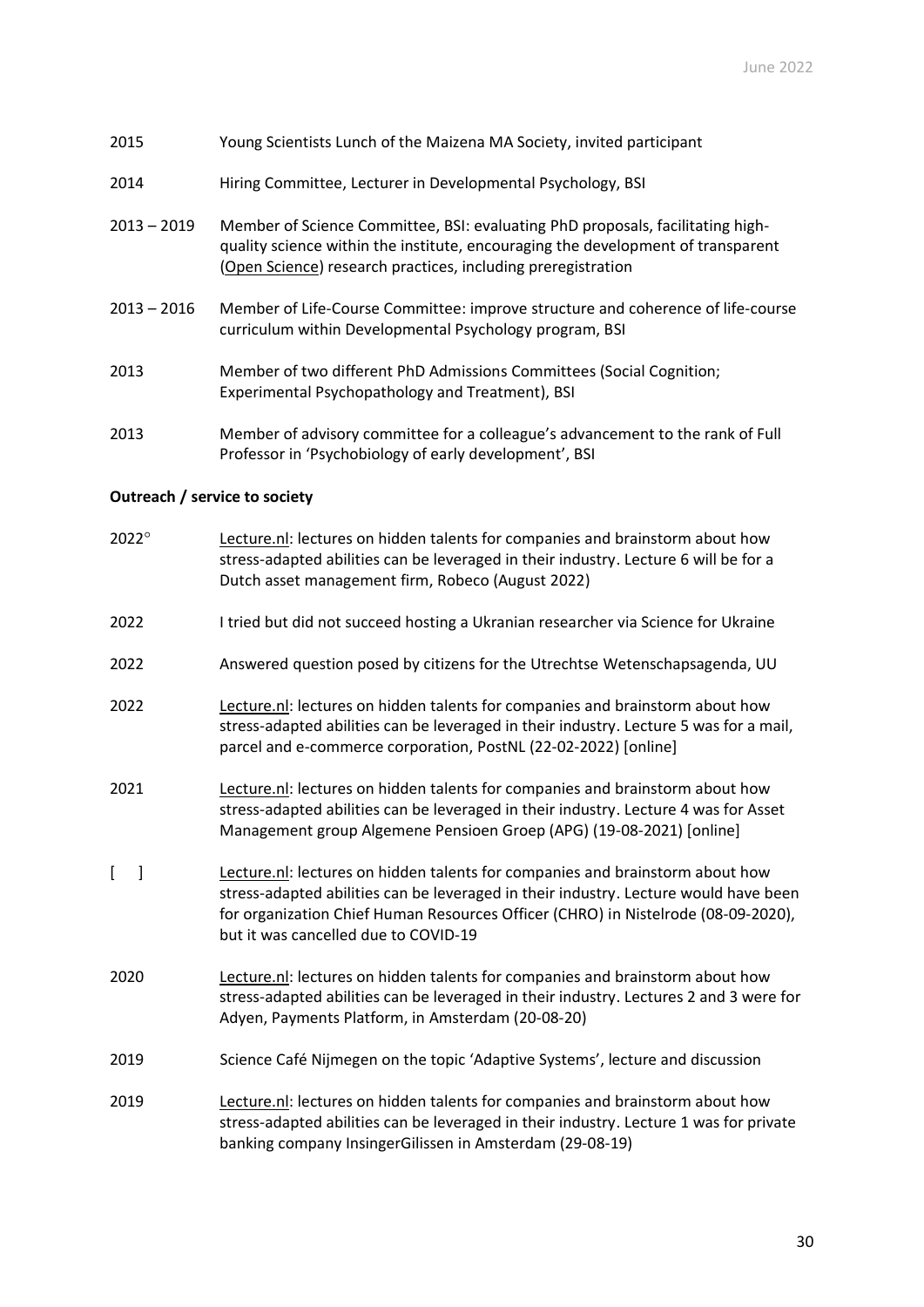| 2019          | Provided input into development of an Open Science / Open Access Policy for the<br>Jacobs Foundation (with Michael C. Frank of Stanford University)                                                                                     |
|---------------|-----------------------------------------------------------------------------------------------------------------------------------------------------------------------------------------------------------------------------------------|
| 2019          | Blue School (Upper-primary and Middle School), seminar on my path to becoming a<br>scientist, New York City, USA                                                                                                                        |
| 2016          | IMC Weekendschool Nijmegen: guest seminar on Cultural Anthropology for<br>underprivileged youth, NL                                                                                                                                     |
| 2016          | Presentation, Uni VV soccer club, 60 <sup>th</sup> anniversary, Nijmegen, NL                                                                                                                                                            |
| 2016          | Presentation on hidden talents, Frontlijn Rotterdam, Outreach Center, NL                                                                                                                                                                |
| 2015          | Presentation on hidden talents, Kansenfabriek, Outreach Center, Arnhem, NL                                                                                                                                                              |
| 2014          | Advisor for the 'Learning Together' ('Samen Leren') intervention for parents of<br>children with relatively low school performance who live in underprivileged<br>neighborhoods, led by researchers from Bureau Frontlijn Rotterdam, NL |
| 2014          | IMC Weekendschool Nijmegen: co-developing the Cultural Anthropology curriculum,<br>and teaching two guest seminars for underprivileged youth, NL                                                                                        |
| $2002 - 2003$ | Philosophy for Children, Remedial Education Institute Behrendt & La Croix, NL                                                                                                                                                           |
| $2000 - 2006$ | Zoological Guide, Artis Zoo (Amsterdam): for honors students, school children<br>(including from underprivileged backgrounds), and regular visitors                                                                                     |
|               |                                                                                                                                                                                                                                         |

# **Consultancy**

- 2022<sup>o</sup> Judging panel to select global education organizations who will receive catalytic support from LEAP (Leveraging Evidence for Action to Promote Change). LEAP is an initiative by the Jacobs Foundations and MIT Solve that connects researchers, social entrepreneurs, and education ventures from across the globe, so they can create impactful education solutions for the 21st century. This year's focus is to support organizations who are working to bridge learning gaps for underserved students, including students dealing with or learning in difficult circumstances.
- 2019 Consultant during a one-week retreat of the Center for Lifespan Psychology at the MPI for Human Development, Berlin, DE

# **EDITORIAL ACTIVITIES \_\_\_**\_\_\_\_\_\_\_\_\_\_\_\_\_\_\_\_\_\_\_\_\_\_\_\_\_\_\_\_\_\_\_\_\_\_\_\_\_\_\_\_\_\_\_\_\_\_\_\_\_\_\_\_\_\_\_\_\_

# **Associate Editor**

*Evolution and Human Behavior (2018-2021)*

# **Special Issue / Section Editor**

*Child Development*

Co-editors Profs. Denny Borsboom, Daniel Nettle, and Glenn I. Roisman Formalizing Theories of Child Development Scheduled: Spring/Summer 2023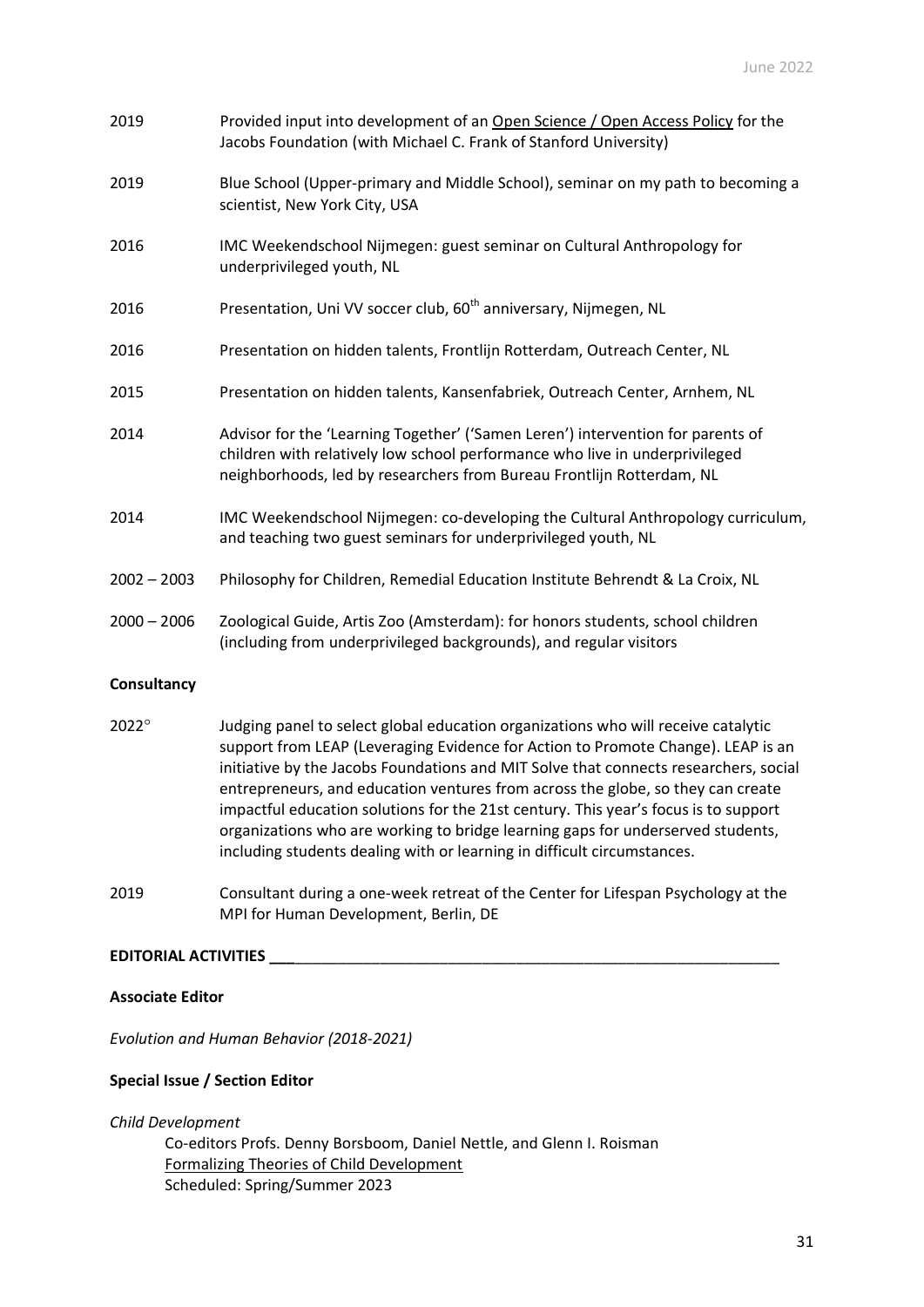*Philosophical Transactions of the Royal Society B* Co-editors Profs. Alison Gopnik and Michael Tomasello Life history and learning: How childhood, caregiving and old age shape cognition and culture in humans and other animals [↗](https://royalsocietypublishing.org/toc/rstb/2020/375/1803) Published: June 2020

*Evolution and Human Behavior* Co-editor Prof. Daniel Nettle Current debates in human life history research [↗](https://www.sciencedirect.com/journal/evolution-and-human-behavior/vol/41/issue/6) Published: Nov. 2020

*Current Opinion in Behavioral Sciences* Co-editor Prof. Catherine Hartley Sensitive and critical periods [↗](https://www.sciencedirect.com/journal/current-opinion-in-behavioral-sciences/vol/36/suppl/C) Published: Dec. 2020

## **Editor for books / magazines**

2005 – 2007 Co-editor: *Researching the Self—Interdisciplinary Perspectives* (see Books)

- 2003 2004 Co-founder & editor: *BLIND! Online Interdisciplinary Magazine*
- 2001 2004 Editor & chief editor: *Philosophy Magazine*, UvA

### **Ad hoc reviewer**

*Behavioral and Brain Sciences – Behavioral Ecology and Sociobiology – Behavioural Processes – Child Development – Child Development Perspectives – Cognition – Consciousness and Cognition – Current Biology (presubmission enquiry) – Current Directions in Psychological Science (presubmission enquiry) – Current Zoology – Developmental Psychology – Development and Psychopathology – Evolution and Human Behavior – Evolutionary Behavioral Sciences – Evolutionary Psychology – Evolution, Medicine, and Public Health – Infant Behavior and Development – In-Mind Magazine – Journal of Articles in Support of the Null Hypothesis – Journal of Child Psychology and Psychiatry – Journal of Developmental Origins of Health and Disease – Journal of Experimental Psychology: Journal of Gerontology: Psychological Sciences – Journal of Social and Personal Relationships – Journal of Theoretical Biology – General Journal of Experimental Social Psychology – Personality and Individual Differences – Personality and Social Psychology Review – Perspectives on Psychological Science – Philosophical Psychology – Philosophical Transactions of the Royal Society B – Proceedings of the National Academy of Sciences – Proceedings of the Royal Society B – Psychological Bulletin – Psychological Review – Psychological Science – Psychoneuroendocrinology – The Quarterly Review of Biology – Royal Society Open Science; Science – Scientific Reports – Trends in Cognitive Sciences – Trends in Ecology & Evolution.*

### **Reviewer of book chapters**

Elsevier; John Wiley & Sons; MIT Press; Oxford University Press

### **Reviewer of funding applications**

2019 The Leakey Foundation